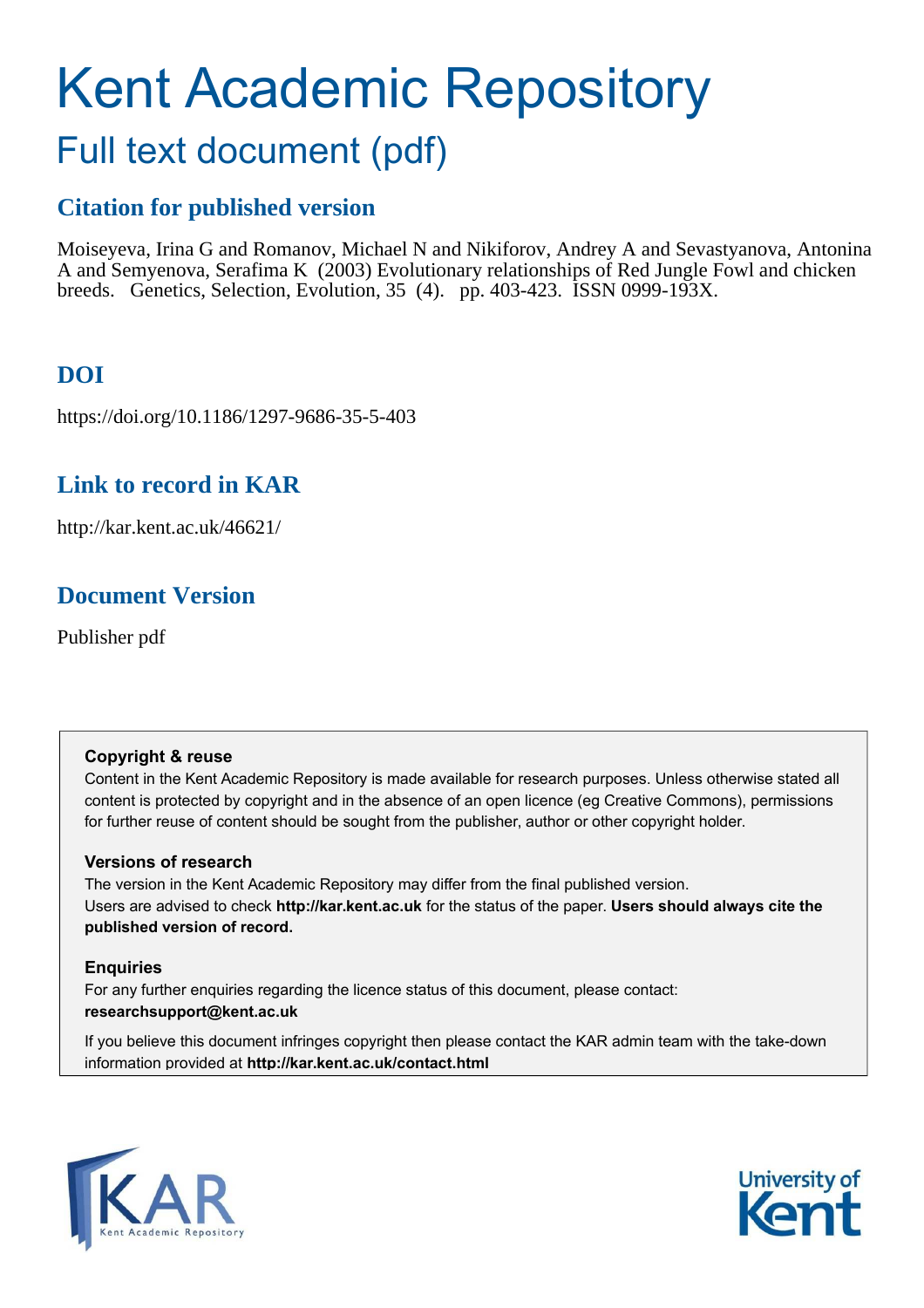## Evolutionary relationships of Red Jungle Fowl and chicken breeds

Irina G. MOISEYEVA<sup>a</sup>, Michael N. ROMANOV<sup>b\*</sup>, Andrey A. NIKIFOROV<sup>a</sup>, Antonina A. SEVASTYANOVA<sup>c</sup>, Serafima K. SEMYENOVA<sup>d</sup>

<sup>a</sup> N.I. Vavilov Institute of General Genetics (RAS), Moscow 119991, Russia **b** Department of Microbiology and Molecular Genetics, 2209 Biomedical Physical Sciences, Michigan State University, East Lansing, MI 48824–4320, USA <sup>c</sup> All-Russian Poultry Research and Technological Institute (RAAS), Sergiev Posad, Moscow Region 141300, Russia <sup>d</sup> Institute of Gene Biology (RAS), Moscow 119334, Russia

(Received 2 January 2002; accepted 20 December 2002)

**Abstract –** Published results were reassessed and original data are provided regarding the origin and relatedness of four postulated chicken breed lineages, egg-type, game, meat-type and Bantam, to each other and to the basic ancestral species of jungle fowls, *Gallus gallus*. A system approach was employed concerning the planning of the experiments. One element of the system approach is the choice of the breeds to be compared with *G. gallus*. These breeds were supposed to represent major evolutionary branches of chickens. Four experiments on genetic relationships were conducted using different estimation criteria including morphological discrete characters, body measurements, biochemical markers, and the activity of serum esterase-1. The greatest similarity was found between *G. gallus* and the egg-type breeds of Mediterranean roots and/or true Bantams. This fact might testify that the indicated chicken groups occupied earlier stages in the evolution from the wild progenitor to the present biodiversity of chickens in the world.

#### **Red Jungle Fowl / chicken breeds / evolution / genetic relationship / biodiversity**

#### **1. INTRODUCTION**

Because of far inconsistent opinions regarding the origin of the domestic fowl, great interest has been stimulated in exploring the jungle fowl species including *Gallus gallus* (Red Jungle Fowl, shortly RJF), *G. sonnerati* (Grey Jungle Fowl), *G. lafayettei* (Ceylon Jungle Fowl) and *G. varius* (Green Jungle Fowl) that nowadays inhabit India, Indo-China, South China, the Philippines

<sup>∗</sup> Correspondence and reprints

E-mail: romanoff@pilot.msu.edu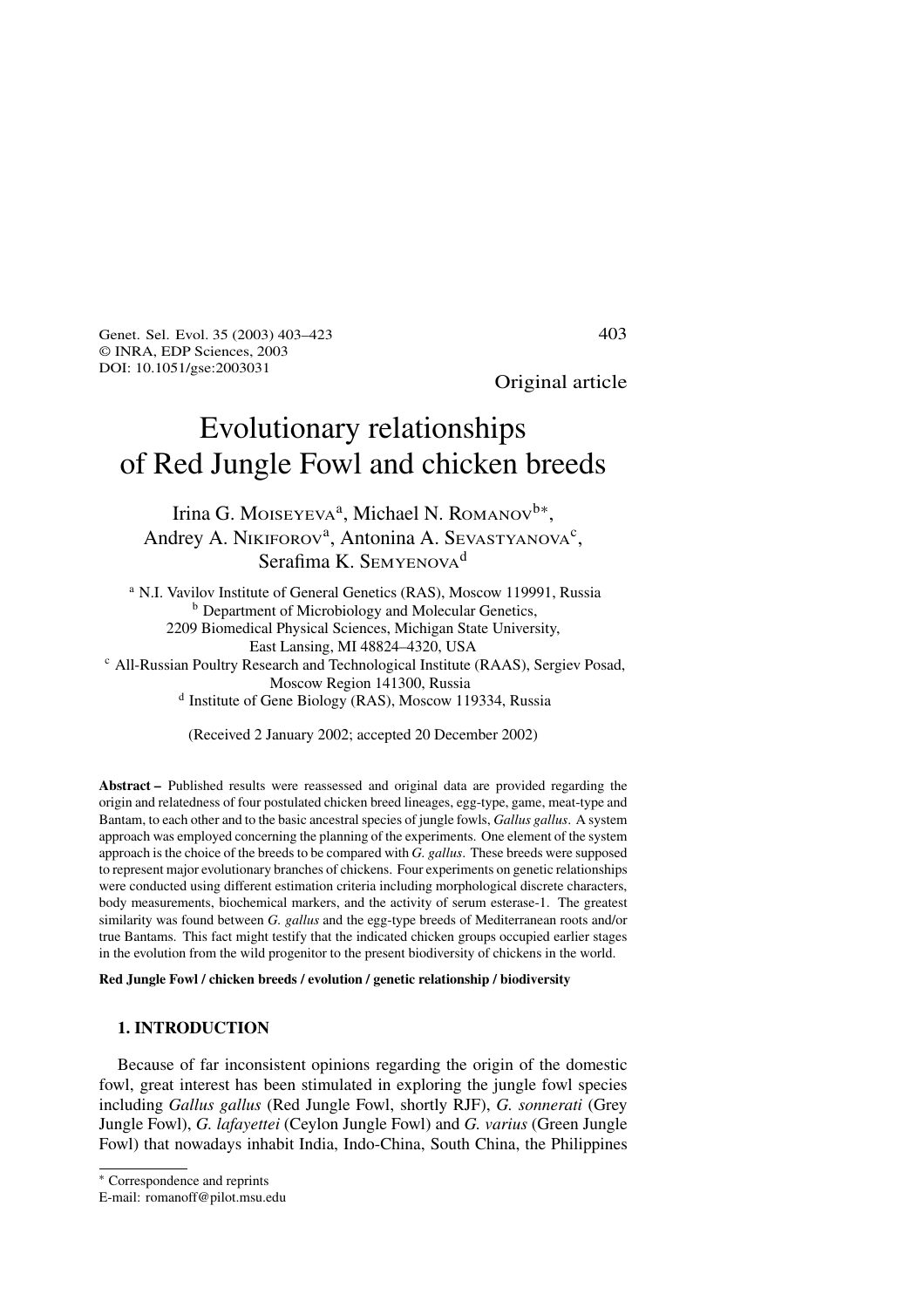and Indonesia. The widely spread species *G. gallus* has been most fully described for discrete morphological and metric quantitative traits [9,15,16,32, 35,40–42] and, over the last decades, for biochemical [4,5,7,35] and molecular [1,2,24,44,48] markers. Comparative research of four representatives of the *Gallus* genus and chicken breeds showed that *G. gallus*is the closest species to chickens for most traits studied in comparison with the other jungle fowls [1, 2,9,15,25,54,57].

One of the important unsolved questions is which chicken breed groups are the closest to *G. gallus* and, therefore, what types of domesticated fowls are the most ancient. There are, however, a number of difficulties in answering these questions, and it has been impossible so far to establish what evolutionary branches of chicken breeds are the closest to their major progenitor. These implications include:

(a) the possible contamination of the wild species with the domestic genes [11]; (b) the use of different markers; (c) an insufficient diagnostic value from the phylogenetic point of view that some markers probably have; (d) the selection of different breeds in the studies of different authors that are incomparable and do not meet experimental goals; (e) frequently, a lack of genetic purity of chicken breeds; (f) their development, as a rule, on the basis of several breed crosses; and  $(g)$  the application of different mathematical methods of data analysis.

In the present study, we state our opinions concerning the similarity and evolutionary relationships between *G. gallus* and different chicken breeds. This was done by exploiting the system approach in planning our own experiments and taking into account a total combination of the facts known to us, instead of the results of a single examination.

#### **2. MATERIALS AND METHODS**

Our investigations on comparative genetics of *G. gallus* and chickens have been carried out since 1982. The results obtained have been partly published [29,32–37]. In the present study, sets of the compared breeds were reconsidered in terms of the objectives claimed in the introduction. Previously obtained data were reassessed using novel programs of mathematical analysis.

The phenotypic description, measure of body parts, and examination of biochemical polymorphisms were carried out on the *G. gallus* individuals kept in the Moscow Zoo, which were a mixture of several subspecies (the species consists of five subspecies including *G. g. bankiva*, *G. g. gallus*, *G. g. jabouillei*, *G. g. murghi*, and *G. g. spadiceus*), and on chicken breeds with various morphological types and different origins. Hereby, we employed both a random and goal-directed selection of the breeds that was a crucial element of the system approach in planning the experiments. It included a sampling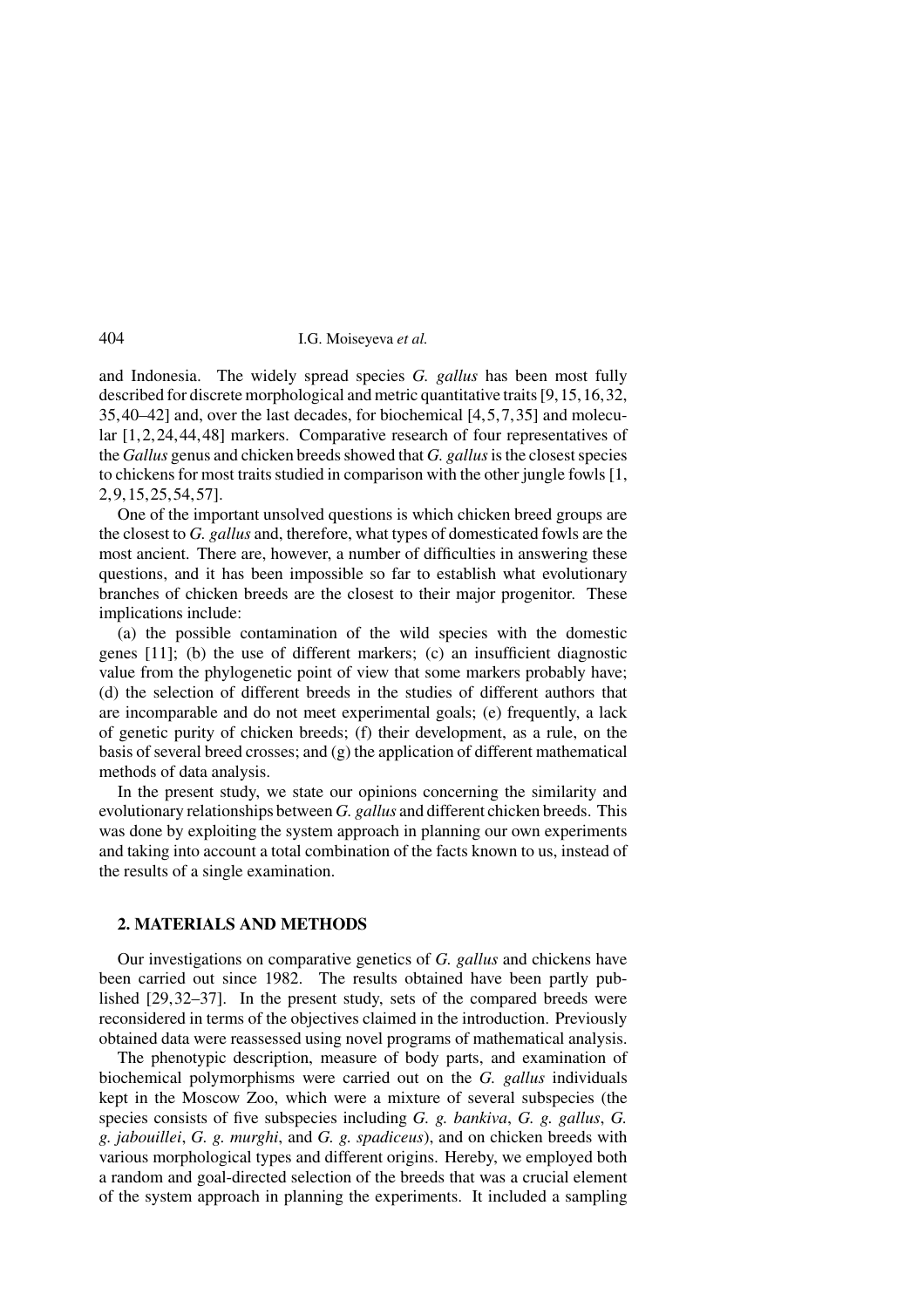of the breeds representing four evolutionary lineages of the domestic fowl hypothesized in our previous paper [31] and to be reassessed in the present study: (1) the egg-type, of Mediterranean roots (hereafter we will briefly designate it as the "egg-type"); (2) game, and (3) meat-type, of Asiatic roots; and (4) true Bantams of various descent.

We conducted four experiments using several trait categories: morphological discrete characters, body measurements, and biochemical markers. In Experiments Ia and Ib, morphological traits including 24 characters and 48 character states/variants (Ia) or, alternatively, 31 characters and 72 states (Ib) were used. In Experiment Ia, the studied breed set was a random sample. In all other experiments, we did a special selection in accordance with the above mentioned major evolution directions in the course of chicken domestication. A list of the breeds (Experiments Ia and Ib) and the numbers of the individuals observed (Experiments II, III and IV) are shown in Table I.

A set of morphological characters was chosen on the basis of breed standards, our own observations and breed descriptions found in the literature. Information on the Chinese breeds was obtained according to our own scheme from a Chinese group led by Dr. Z. Yuguo, Dept. of Biology, China Agricultural University, Beijing, as well as from the monograph *Poultry Breeds in China* [3]. Information about a Vietnamese breed was kindly provided by Professor Liong, Vietnam National University of Hanoi. A list of the morphological characters used in Experiment Ia has been published elsewhere [35], those used in Experiment Ib being listed in Table II of the present study. In Experiment Ib, we used the same characters as in Experiment Ia but with some modifications regarding their set and number of variants so that those traits, which were characterized by color varieties, were excluded. New characters, which more fully determined the entire morphotypological make-up of a breed, were added. In our study, we considered this approach more correct because the phylogenetic relationships of the wild species with chickens should be sought by considering general breed characteristics and diverting attention from such details as color varieties. Moreover, as one can logically conclude, such an archetype of a breed is a more ancient formation in the evolution than breed varieties since the differentiation of a breed into smaller "taxonomic" units occurred undoubtedly later. The possibility to analyze a hypothetical archetype of a breed is of a great advantage in utilizing morphological traits. Other criteria do not give that opportunity.

In Experiment II, morphological metric traits including 10 body measurements (diagonal and direct back lengths, shank length and circumference, breast depth and circumference, pelvis width, keel length, and comb length and height) were obtained in females and males at the age of 12 months using standard zootechnical procedures [50]. These quantitative traits have a great coefficient of heritability ( $h^2 \approx 0.5$ ) and a low within-population variability.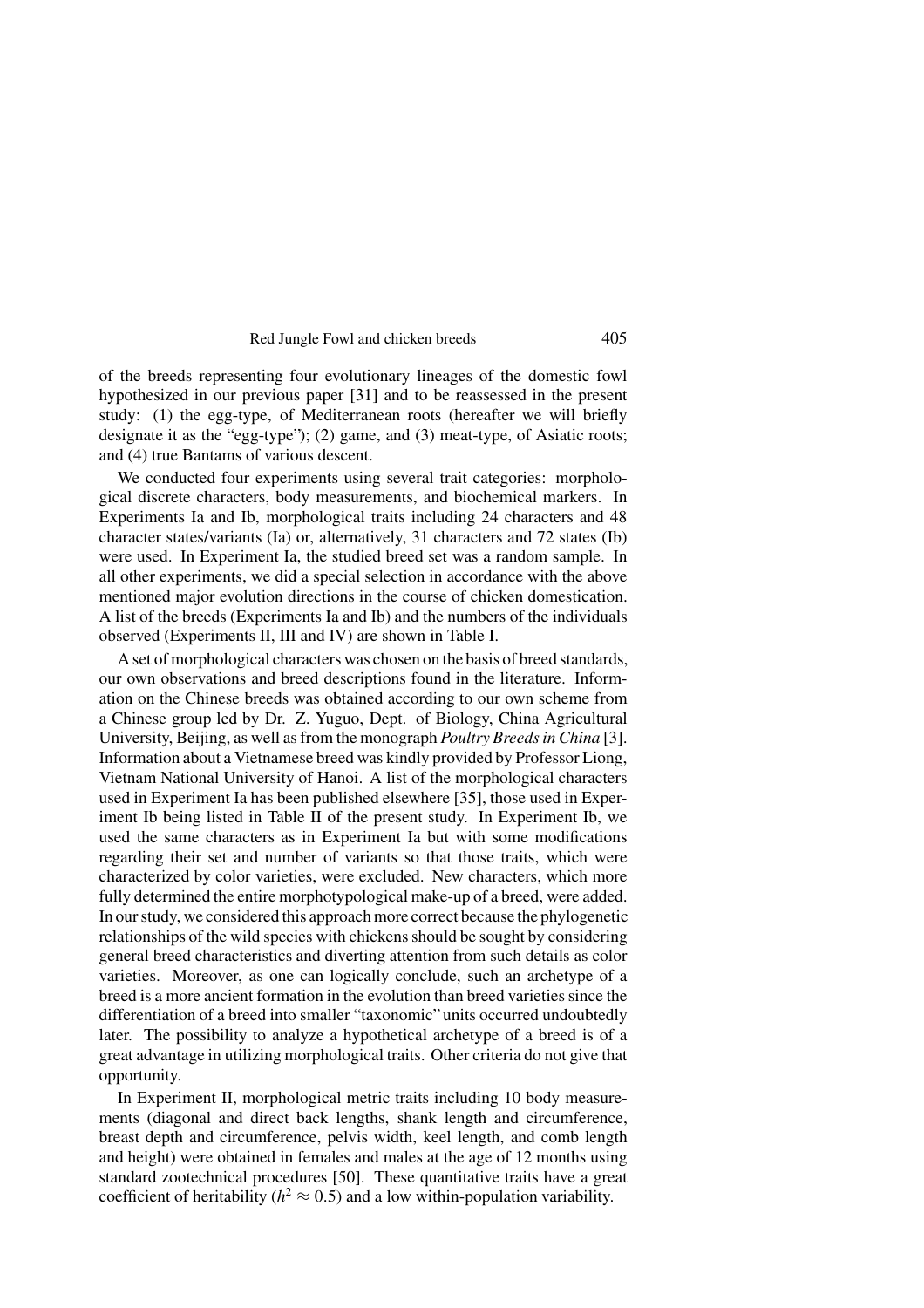| Chicken                                       | Experiments         |                |              |                |                   |                  |                         |                         |  |
|-----------------------------------------------|---------------------|----------------|--------------|----------------|-------------------|------------------|-------------------------|-------------------------|--|
| breeds/varieties/populations                  |                     |                |              |                |                   |                  |                         |                         |  |
|                                               | Ib<br>Ia            |                | $_{\rm II}$  |                | Ш                 |                  | IV                      |                         |  |
|                                               |                     | Morpholo-      | <b>Body</b>  |                |                   | Genetic          |                         | Biochemical             |  |
|                                               | gical<br>characters |                | measure-     |                | biochemical       |                  | trait (serum            |                         |  |
|                                               |                     |                | ments        |                | markers           |                  | esterase-1<br>activity) |                         |  |
|                                               |                     |                | N            | P              | N                 | $\boldsymbol{P}$ | N                       | P                       |  |
| G. gallus                                     | $+$                 | $\ddag$        | $10-2^{(1)}$ | 1              | $14 - 91^{(2)}$   | $4 - 8^{(3)}$    | 10                      | 1                       |  |
| <b>Breeds</b>                                 |                     |                |              |                |                   |                  |                         |                         |  |
| <b>Adler Silver</b>                           | $\overline{+}$      |                |              |                |                   |                  |                         |                         |  |
| Ancona                                        |                     | $^{+}$         |              |                |                   |                  |                         |                         |  |
| Andalusian Blue                               |                     | $\overline{+}$ |              |                | $4 - 21$          | $2 - 3$          | 13                      | $\overline{\mathbf{c}}$ |  |
| Bantam (mixture of                            | $+$                 |                | $29 - 9$     | 1              | $21 - 87$         | $3 - 6$          | 19                      | 1                       |  |
| Bantam-type varieties)                        |                     |                |              |                |                   |                  |                         |                         |  |
| Bohemian Golden Kropenka +                    |                     |                |              |                |                   |                  |                         |                         |  |
| <b>Brahma</b>                                 |                     | $\overline{+}$ |              |                |                   |                  |                         |                         |  |
| Brahma Light                                  | $\hspace{0.1mm} +$  |                | $5 - 0$      | 1              | 2–32              | $1 - 2$          | 9                       | 1                       |  |
| California Grey                               |                     |                |              |                |                   |                  | 50                      | 1                       |  |
| Chabo                                         |                     | $^{+}$         |              |                | $11 - 149$        | $1 - 3$          |                         |                         |  |
| <b>Chinese Game</b>                           |                     | $\overline{+}$ |              |                |                   |                  |                         |                         |  |
| Cochin                                        |                     | $\overline{+}$ |              |                | $3 - 6$           | 1                | 7                       | 1                       |  |
| Cornish                                       |                     | $\overline{+}$ |              |                |                   |                  |                         |                         |  |
| Cornish White                                 | $\hspace{0.1mm} +$  |                | $31 - 16$    | 1              |                   |                  | 80                      | $\overline{2}$          |  |
| Dong Tao (Vietnamese                          |                     | $+$            |              |                |                   |                  |                         |                         |  |
| Game)                                         |                     |                |              |                |                   |                  |                         |                         |  |
| Frizzle Red                                   | $+$                 |                |              |                |                   |                  |                         |                         |  |
| Gilanian                                      |                     | $+$            |              |                |                   |                  |                         |                         |  |
| Gilanian Red                                  | $^+$                |                |              |                |                   |                  |                         |                         |  |
| Hybrid Moscow, Line M5 x                      |                     |                |              |                |                   |                  | 66                      | 1                       |  |
| Leghorn White                                 |                     |                |              |                |                   |                  |                         |                         |  |
| Kuchino Jubilee                               | $+$                 |                |              |                |                   |                  |                         |                         |  |
| Kulangi                                       |                     | $\overline{+}$ | $8 - 0$      | 1              |                   |                  |                         |                         |  |
| Kulangi Red                                   | $^{+}$              |                |              |                | $9 - 36$          | $1 - 2$          | 36                      | 2                       |  |
| Leghorn                                       |                     | $\overline{+}$ |              |                |                   |                  |                         |                         |  |
| Leghorn Brown                                 | $\hspace{0.1mm} +$  |                | $46 - 12$    | $\overline{1}$ | 119-149           | $3 - 4$          | 90                      | $\overline{2}$          |  |
| Leghorn White                                 | $+$                 |                |              |                | 1760-19 129 21-78 |                  |                         |                         |  |
| Hybrid $C1 \times C2$ of Hisex<br>White cross |                     |                |              |                |                   |                  | 53                      | 1                       |  |
| Line B <sub>21</sub>                          |                     |                |              |                |                   |                  | 131                     | 1                       |  |
| Leningrad White                               | $+$                 |                |              |                |                   |                  |                         |                         |  |
| Malay                                         |                     | $+$            | $18 - 6$     | 1              |                   |                  |                         |                         |  |
| Malay Red                                     | $^{+}$              |                |              |                | 21–27             | $1 - 2$          | 23                      | 1                       |  |
| Minorca                                       |                     | $\overline{+}$ |              |                |                   |                  |                         |                         |  |
| Minorca Black                                 | $^{+}$              |                | $20 - 7$     | 1              | 41–179            | $2 - 4$          | 18                      | 1                       |  |

**Table I.** List of breeds and numbers of specimens examined in Experiments I–IV. *(continued on the next page)*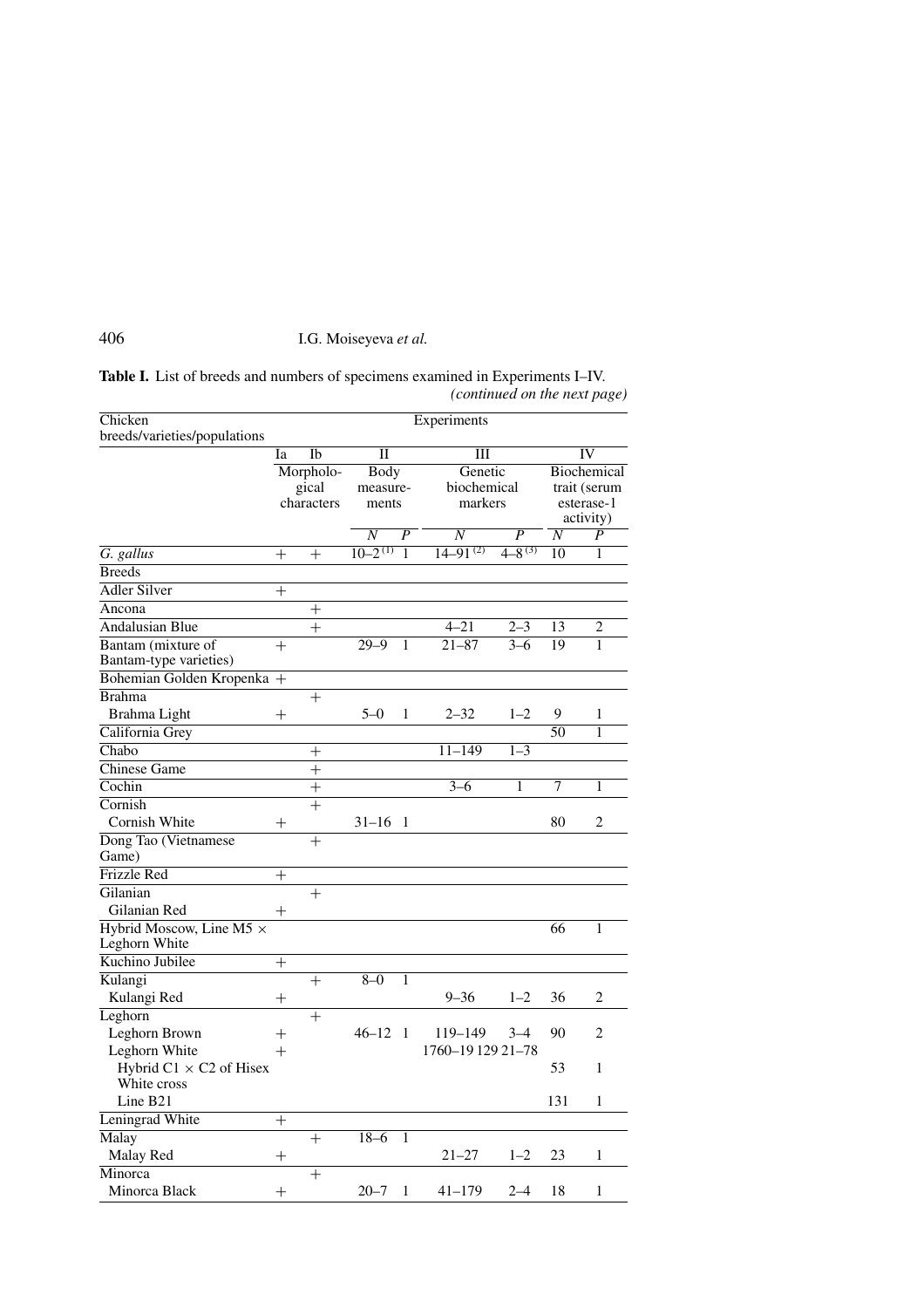#### Red Jungle Fowl and chicken breeds 407

| Chicken                                      | Experiments                      |                           |                           |                |                                   |                                                        |                  |                  |  |  |
|----------------------------------------------|----------------------------------|---------------------------|---------------------------|----------------|-----------------------------------|--------------------------------------------------------|------------------|------------------|--|--|
| breeds/varieties/populations                 |                                  |                           |                           |                |                                   |                                                        |                  |                  |  |  |
|                                              | Ia                               | <b>Ib</b><br>$\mathbf{I}$ |                           |                | III                               |                                                        | IV               |                  |  |  |
|                                              | Morpholo-<br>gical<br>characters |                           | Body<br>measure-<br>ments |                | Genetic<br>biochemical<br>markers | Biochemical<br>trait (serum<br>esterase-1<br>activity) |                  |                  |  |  |
|                                              |                                  |                           | $\boldsymbol{N}$          | $\overline{P}$ | N                                 | $\boldsymbol{P}$                                       | $\boldsymbol{N}$ | $\boldsymbol{P}$ |  |  |
| Moscow                                       | $^{+}$                           |                           |                           |                |                                   |                                                        |                  |                  |  |  |
| <b>Moscow Game</b>                           |                                  | $+$                       | $3 - 2$                   | 1              | $4 - 5$                           | $1 - 2$                                                | 5                | 1                |  |  |
| Naked Neck Red                               | $^{+}$                           |                           |                           |                |                                   |                                                        |                  |                  |  |  |
| New Hampshire                                | $^{+}$                           |                           |                           |                |                                   |                                                        |                  |                  |  |  |
| Old English Game                             | $^{+}$                           |                           |                           |                |                                   |                                                        |                  |                  |  |  |
| Orloff Red                                   | $^{+}$                           |                           |                           |                |                                   |                                                        |                  |                  |  |  |
| Pervomai                                     | $^{+}$                           |                           |                           |                |                                   |                                                        |                  |                  |  |  |
| <b>Plymouth Rock Barred</b>                  | $+$                              |                           |                           |                |                                   |                                                        |                  |                  |  |  |
| Plymouth Rock White                          |                                  |                           |                           |                | 214-2530                          | $3 - 18$                                               |                  |                  |  |  |
| Poltava Clay                                 | $^{+}$                           |                           |                           |                |                                   |                                                        |                  |                  |  |  |
| Rhode Island Red                             | $+$                              |                           |                           |                |                                   |                                                        |                  |                  |  |  |
| Russian Korolyok Bantam                      |                                  | $+$                       | $0 - 6$                   | $\overline{2}$ |                                   |                                                        |                  |                  |  |  |
| <b>Russian White</b>                         | $^{+}$                           | $+$                       | $20 - 6$                  | 1              | $90 - 524$                        | $4 - 5$                                                | 164              | 3                |  |  |
| <b>Sussex Light</b>                          | $^{+}$                           |                           |                           |                |                                   |                                                        |                  |                  |  |  |
| <b>Ukrainian Bearded</b> (or<br>Ushanka) Red | $^{+}$                           |                           |                           |                |                                   |                                                        |                  |                  |  |  |
| <b>Ukrainian Crested Red</b>                 | $^{+}$                           |                           |                           |                |                                   |                                                        |                  |                  |  |  |
| Welsummer                                    | $^{+}$                           |                           |                           |                |                                   |                                                        |                  |                  |  |  |
| <b>Yurlov Crower</b>                         | $^{+}$                           |                           |                           |                |                                   |                                                        |                  |                  |  |  |

#### **Table I.** Continued.

(1) The first number means the number of hens, the second one the number of cocks measured in Experiment II;  $(2),(3)$  minimum and maximum numbers of specimens and populations examined for different biochemical markers in Experiment III.  $N =$  number of individuals;  $P =$  number of populations; "+" = breeds studied in Experiments Ia and Ib.

In Experiment III, electrophoreses in polyacrylamide and starch gels as described in [28] were applied to explore genetic biochemical markers including protein systems controlled by six loci and 16 alleles: *OV\*A*, *OV\*B*; *G(3)\*A*, *G(3)\*B*, *G(3)\*J*; *G(2)\*A*, *G(2)\*B*; *TF\*A*, *TF\*B*, and *TF\*C* in egg white; and *ALB\*A*, *ALB\*B*, *ALB\*C*; *ES1\*A*, *ES1\*B*, and *ES1\*C* in blood serum. To increase sample representativity, allele frequencies were calculated as the averages of our own data and those published in the literature, if the latter are known.

In Experiment IV, the activity of serum esterase-1 (*ES1*) was visually estimated by the intensity of staining of esterase bands in the electrophoregrammes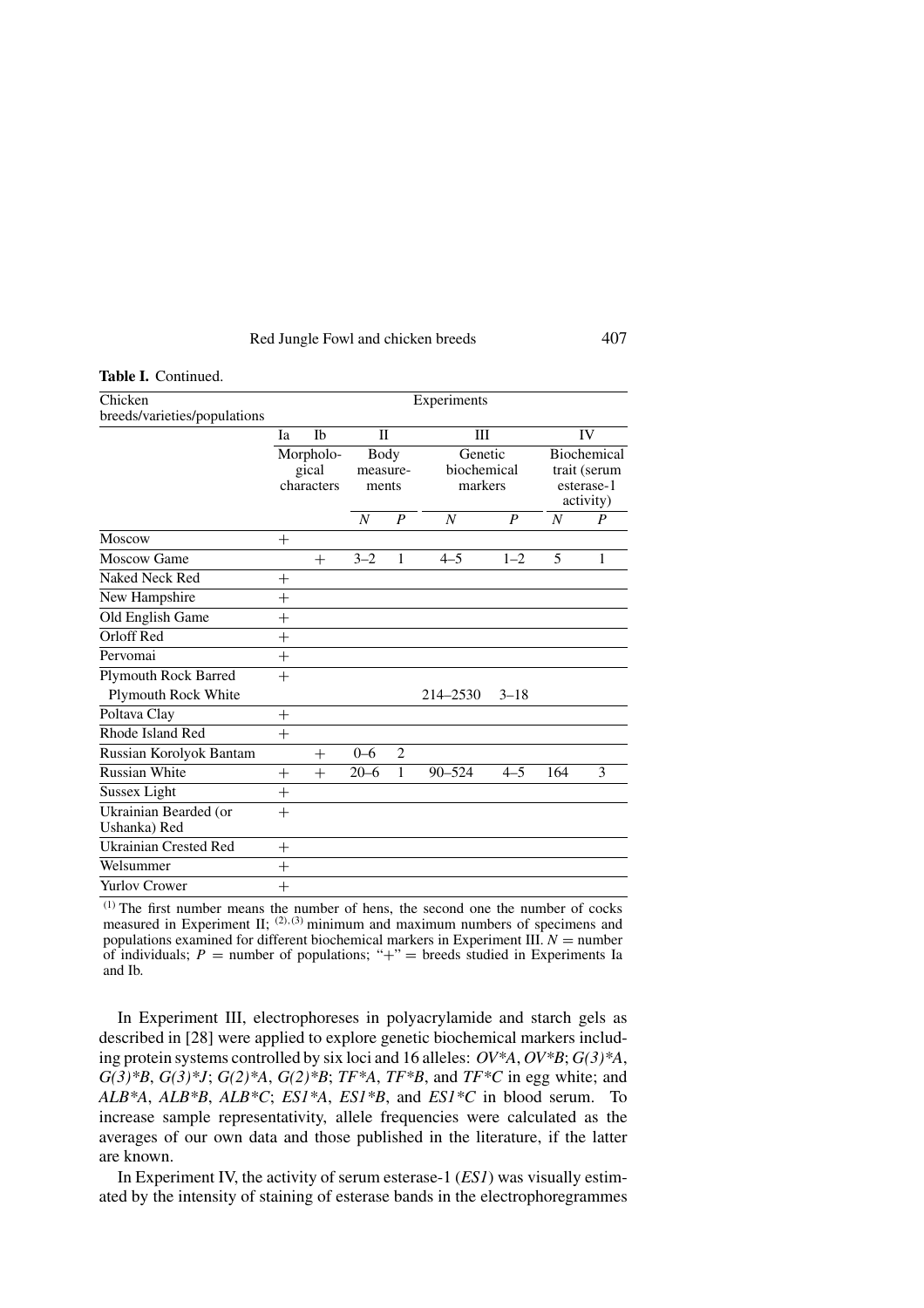| Character                                     | Alleles controlling<br>character state | Character state                                                        | No. of<br>character                        |
|-----------------------------------------------|----------------------------------------|------------------------------------------------------------------------|--------------------------------------------|
|                                               |                                        |                                                                        | states                                     |
| Comb shape controlled by the $R$ locus        | $R^*N$   $R^*R$                        | Single   rose                                                          | 2                                          |
| Comb shape controlled by the $P$ locus        | $P*N$   $P*P$                          | Non-pea   pea                                                          | $\overline{c}$                             |
| Comb shape controlled by the $D$ locus        | $D^*N$   $D^*D$                        | Non-duplex   duplex                                                    |                                            |
| Crest                                         | $CR*N$   $CR*CR$                       | Absence   presence                                                     | $\frac{2}{2}$                              |
| Muffs and beards                              | $MB*N$   $MB*MB$                       | Absence   presence                                                     | $\frac{2}{2}$                              |
| Feather growth in chicks                      | $K^*N$   $K^*K$                        | Early   late                                                           |                                            |
| Feather structure controlled by the $F$ locus | $F^*N \perp F^*F$                      | Non-frizzled feathers   frizzled feathers                              |                                            |
| Feather structure controlled by the $H$ locus | $H^*N \mid H^*H$                       | Non-silky feathers I silky feathers                                    | $\frac{2}{2}$                              |
| Henny feathering in cocks                     | $HF^*N$   $HF^*HF$                     | Absence   presence                                                     | $\frac{2}{2}$                              |
| Neck feathers                                 | $NA*N$   $NA*N$                        | Presence   absence (naked neck)                                        |                                            |
| Vulture hocks                                 | $V^*N$   $V^*V$                        | Absence   presence                                                     | $\frac{2}{2}$                              |
| Number of toes                                | $PO*N$   $PO*PO$                       | Four   five (polydactily)                                              |                                            |
| Number of spurs                               | $M^*N \mid M^*M$                       | One   multiple                                                         |                                            |
| Tail                                          | $RP*N$   $RP*RP$                       | Absence   presence                                                     | $\begin{array}{c} 2 \\ 2 \\ 2 \end{array}$ |
| Body size                                     | $DW^*N$   $DW^*B$                      | Normal   dwarf (true Bantam-like)                                      |                                            |
| Skin color controlled by the FM locus         | $FM*N$   $FM*FM$                       | Unpigmented (white, yellow)   black                                    |                                            |
| Eggshell color                                | Polygenic trait                        | White (tinted)   intensively coloured                                  | $\frac{2}{2}$                              |
| Earlobe color                                 | Polygenic trait                        | White I red                                                            |                                            |
| Wattle size                                   | Polygenic trait                        | Medium   large   small/absence                                         | $\overline{\mathbf{3}}$                    |
| Shank feathering                              | Polygenic trait                        | Non-feathered   slightly feathered   well feathered                    | 3                                          |
| Body posture                                  | Polygenic trait                        | Horizontal   semi-vertical   vertical                                  | $\overline{\mathbf{3}}$                    |
| Plumage thickness                             | Polygenic trait                        | Thick   loose                                                          | $\overline{c}$                             |
| Breast shape in cocks                         | Polygenic trait                        | Convex   slightly convex   flat                                        | $\overline{\mathbf{3}}$                    |
| Tail length in cocks                          | Polygenic trait                        | Long $\vert$ medium $\vert$ short                                      | $\overline{\mathbf{3}}$                    |
| Tail carriage in cocks                        | Polygenic trait                        | Tail at an angle to the back   horizontal   vertical                   |                                            |
| Tail volume in cocks                          | Polygenic trait                        | Voluminous   non-voluminous                                            | $\frac{3}{2}$                              |
| Hackle in cocks                               | Polygenic trait                        | Absence   presence                                                     | $\overline{c}$                             |
| Wing length                                   | Polygenic trait                        | Medium   long   short                                                  | 3                                          |
| Male body weight                              | Polygenic trait                        | Low $(M - \delta)$   medium $(M \pm \delta)$   high $(> M + \delta)$   | 3                                          |
| Back length in cocks                          | Polygenic trait                        | Short $(M - \delta)$   medium $(M \pm \delta)$   long $(> M + \delta)$ | 3                                          |
| Shank length in cocks                         | Polygenic trait                        | Short $(M - \delta)$   medium $(M \pm \delta)$   long $(> M + \delta)$ | 3                                          |

**Table II.** Genetic and phenotypic characteristics (*n* = 31) used for morphotypological differentiation of chicken breeds in Experiment Ib.

 $M$  = mean across all breeds in Experiment Ib;  $\delta$  = standard deviation.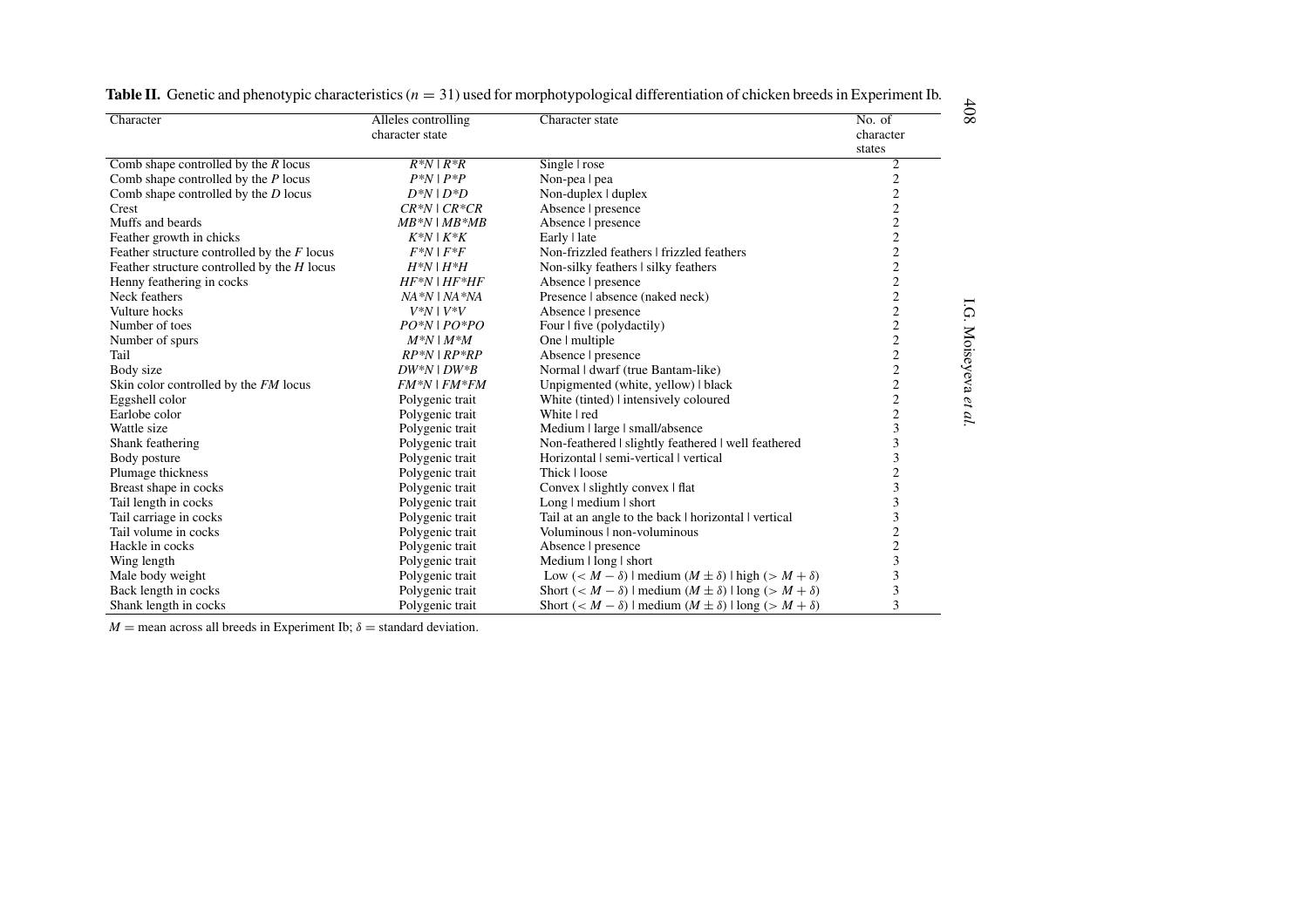using a scale from 0 (absence of a band, *i.e.*, zero activity) to 4 (maximum band intensity). Visual estimates were subsequently tested with a densitometer. Blood samples were taken at about a 12-month age. The experimental details regarding *ES1* activity are given elsewhere [33].

Genetic distances between populations for discrete morphological characters were calculated using a cladistic technique [18,20] and the PAUP computer program [53] in Experiment Ia, while the MATRIX (E.M. Myasnikova, Institute for High Performance Computing and Data Bases, PO Box 71, St. Petersburg 194291, Russia, and I.A. Zakharov, N.I. Vavilov Institute of General Genetics, Moscow 119991, Russia, 1994, unpublished) and PHYLIP [21] computer programs were employed in Experiment Ib. Mathematical principles of the MATRIX program are described elsewhere [37]. The similarities between *G. gallus* and chicken breeds for body measurements were calculated by means of Euclidean distances and the STATISTICA/w 5.0 computer program (StatSoft Ltd., Bedford, Beds MK40 3EU, UK) and, additionally, using the PHYLIP software package. We computed genetic distances on the basis of allele frequencies in the biochemical loci between chicken population pairs using Nei algorithms [38,39] and the VOSTORG [61] or, alternatively, PHYLIP computer programs. Cluster analyses of distance matrices were done with the following methods: Maximum Parsimony [20], UPGMA [17,52], Neighbor Joining [46], and Maximum Likelihood [19].

#### **3. RESULTS**

In Experiment Ia [35], the presence or absence of the discrete morphological characters was examined in *G. gallus* and 29 chicken populations using the cladistic procedure that was theoretically developed for revealing phylogenetic relationships between populations. On the dendrogram in Figure 1, there are three clades. We were interested in the third clade whose first subcluster included two breed groupings; in one of these, *G. gallus* consolidated with the following breeds: Minorca Black, Russian White, Leghorn White, Moscow, Bantam, and Leghorn Brown. All these breeds belonged to the egg type, except for the Moscow and Bantam. However, the Moscow breed is supposed to have Mediterranean genes since it was developed by crossing the New Hampshire, Yurlov Crower and Leghorn Brown. The Bantams used for the given study were a mixture of Bantam-type breeds. The original Bantam forms came from Southeast Asia, although there is a controversy in the literature concerning their phylogenetic status [10,13–15,51].

There were three clusters on the dendrogram (Fig. 2) obtained from the data of Experiment Ib: (1) all game breeds and Cornish (the latter was previously considered as a game breed, too); (2) all egg-type breeds (Andalusian Blue, Minorca, Leghorn, Ancona, Russian White), *G. gallus* and two Bantam breeds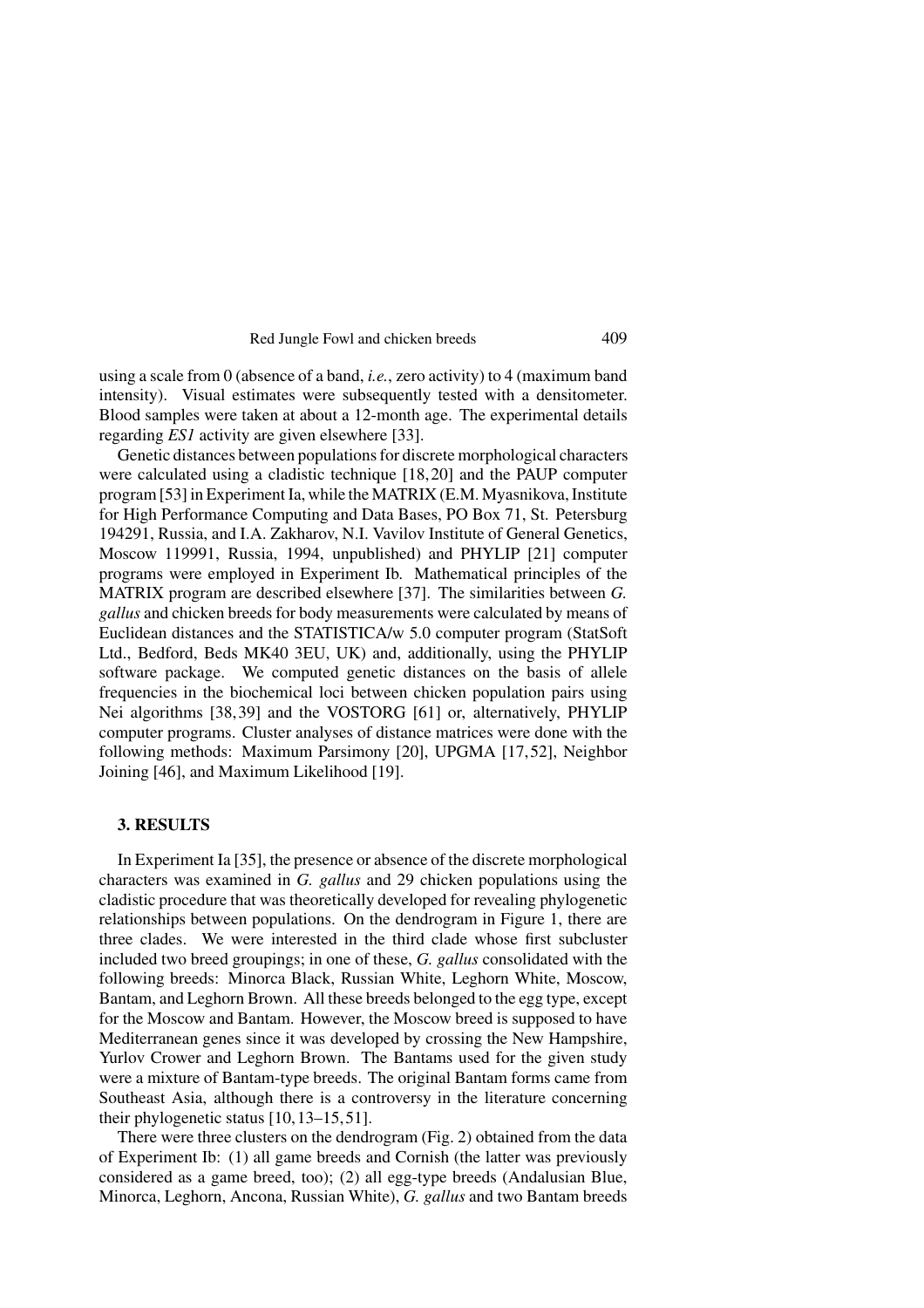

**Figure 1.** Kinship cladogram of *G. gallus* and 29 chicken breeds based on 24 discrete morphological characters (or 48 phenetic traits; see [35]) using the Maximum Parsimony method and the PAUP computer program. The matrix was obtained on the basis of the presence (code 1) or absence (code 2) of a trait in a breed. The outgroup, from which the dendrogram was computed, was an arbitrarily designed hypothetical population (HP), in which all traits were assumed to be zero [18]. The traits were not supposed to be ordered, that is, the evolutionary direction of the variation was not taken into account.

 $AS =$  Adler Silver;  $B =$  Bantam;  $BGK =$  Bohemian Golden Kropenka;  $BL =$  Brahma Light;  $CW =$  Cornish White;  $FR =$  Frizzle Red;  $G =$  Gilanian Red;  $KJ =$  Kuchino Jubilee;  $KU =$  Kulangi Red;  $LB =$  Leghorn Brown; LDW = Leningrad White; LW = Leghorn White;  $MA =$  Malay Red;  $MB =$  Minorca Black;  $MO =$  Moscow;  $NH =$  New Hampshire;  $NN = N$ aked Neck Red;  $OEG = Old$  English Game;  $OR =$  Orloff Red; P  $=$  Pervomai; PC  $=$  Poltava Clay; PRB  $=$  Plymouth Rock Barred; RIR  $=$  Rhode Island Red;  $RJF = Red$  Jungle Fowl (*G. gallus*);  $RW = Russian White$ ;  $SL = S$ ussex Light;  $UB = U$ krainian Bearded (or Ukrainian Ushanka) Red;  $UC = U$ krainian Crested Red;  $W =$  Welsummer; and  $YC =$  Yurlov Crower.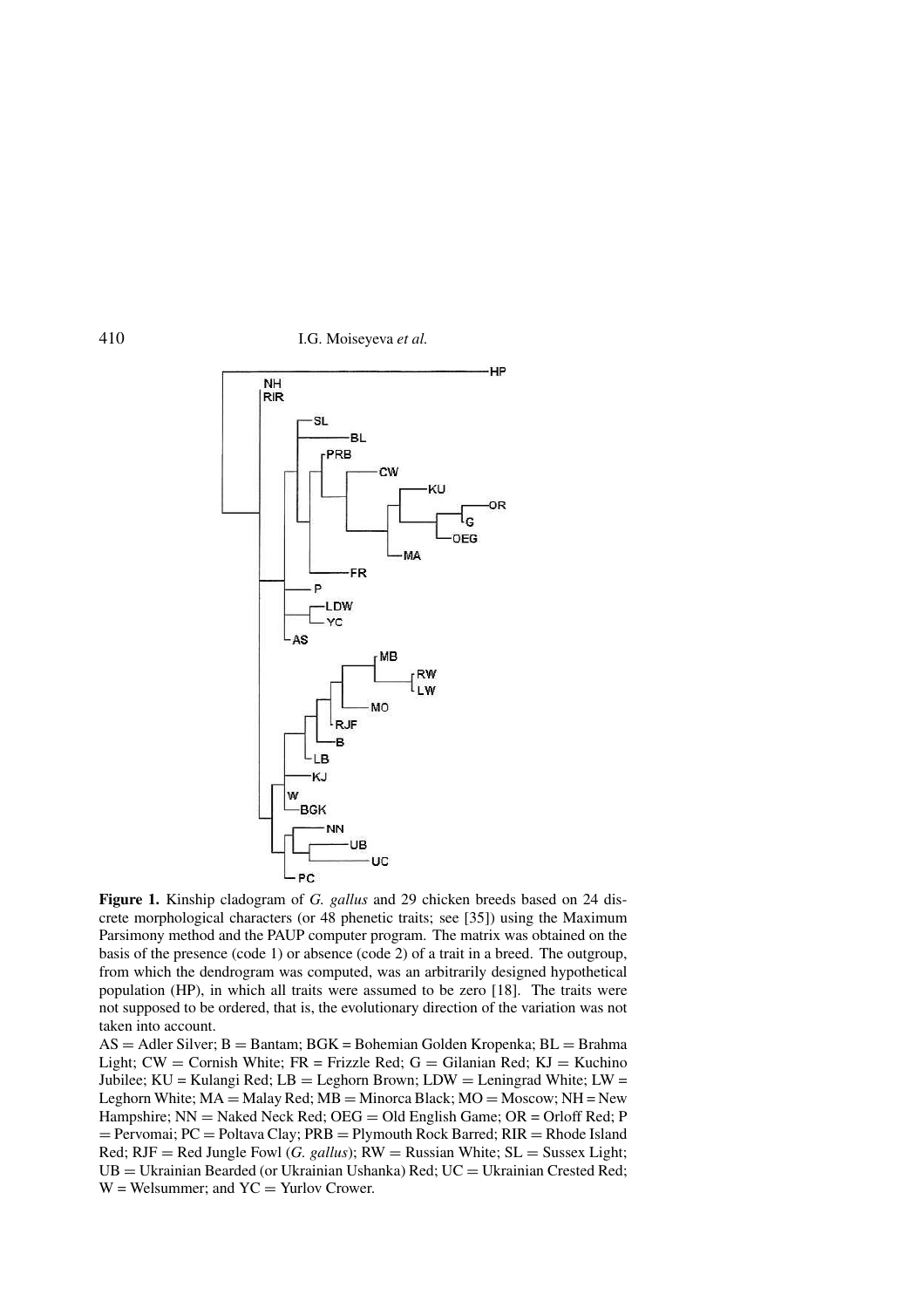

**Figure 2.** Dendrogram of morphotypological relationships among 19 chicken breeds based on 31 discrete morphological characters (or 72 phenetic traits listed in Tab. II): an UPGMA tree using the MATRIX and NEIGHBOR (PHYLIP software package) computer programs.

 $AND =$  Andalusian Blue;  $ARC =$  Ancona Rose Comb;  $ASC =$  Ancona Single Comb;  $BR = Brahma$ ;  $C = Chabo$ ;  $CC = Cochin$ ;  $CG = Chinese Game$ ;  $CR = Cornish$ ;  $DT =$ Dong Tao (Vietnamese Game);  $G =$  Gilanian;  $KU =$ Kulangi; LRC = Leghorn Rose Comb; LSC = Leghorn Single Comb; MA = Malay; MG = Moscow Game; MI  $=$  Minorca; RJF = Red Jungle Fowl; RK = Russian Korolyok Bantam; and RW = Russian White.

(Chabo, or Japanese Bantam, and Russian Korolyok, a Bantam of Russian origin); and (3) two Asiatic meat-type breeds (Brahma and Cochin). Since the Russian White breed was created by mating White Leghorns with indigenous Russian chickens, it has a remarkable Mediterranean genetic influence. The second cluster subdivides into two subclusters: the first of them consists of egg-type breeds and RJF and the second one includes Bantams.

In spite of some differences in the chosen breed sets, the characters used, and methods applied for determining the degree of breed similarity, the results of both Experiments (Ia and Ib) were principally in agreement: the wild progenitor of domestic fowl is grouped with the egg-type breeds and Bantams.

Experiment II was undertaken to compare the body size in females (Fig. 3A) and males (Fig. 3B) between *G. gallus* and nine (females) or eight (males) chicken breeds. It was found that on both UPGMA dendrograms based on Euclidean linkage distances, the populations formed three clusters: (1) egg-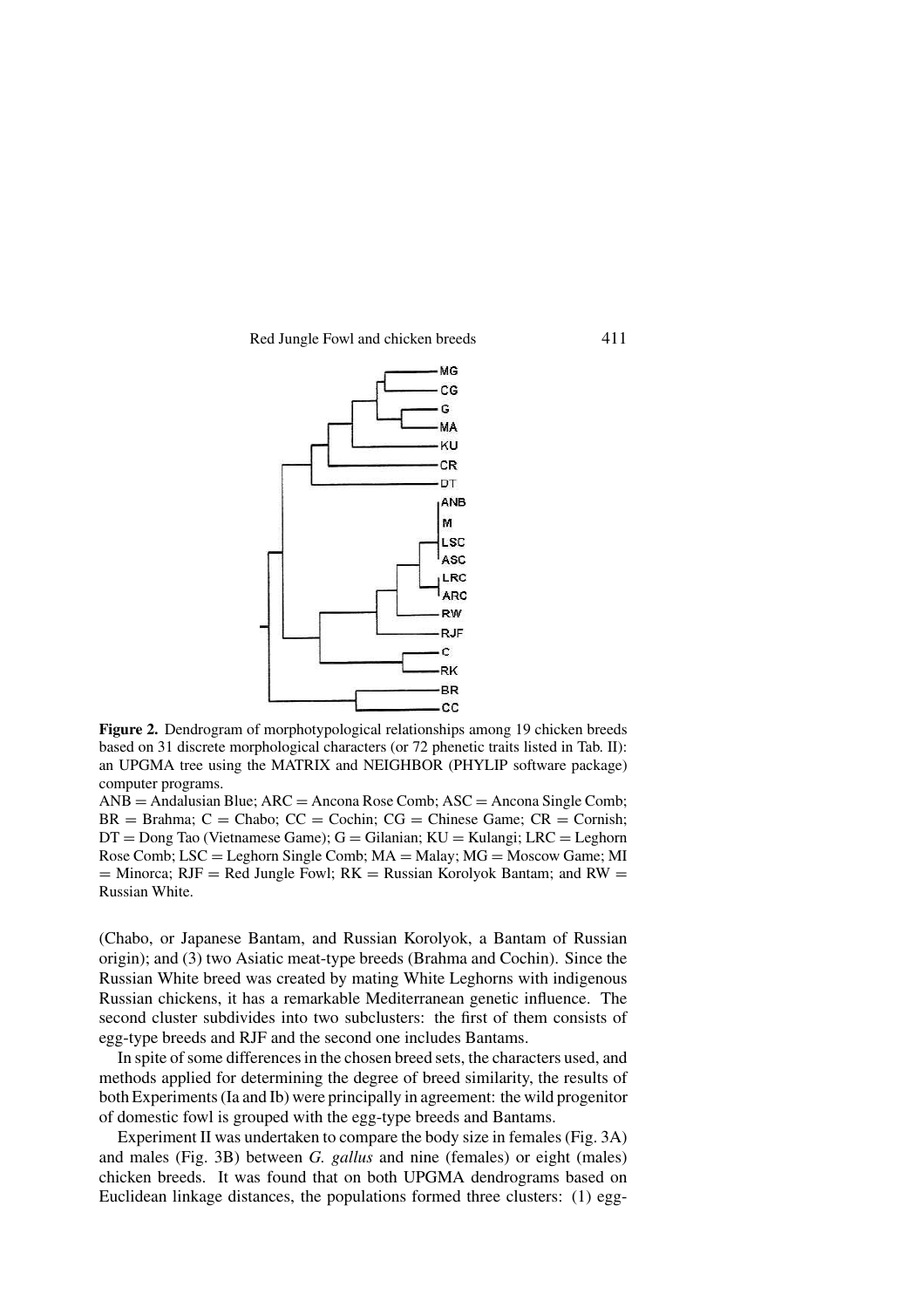

**Figure 3.** Dendrograms of chicken breed differentiation based on body measurements. (A) and (B): UPGMA tree diagrams for female (A) and male (B) body measurements using Euclidean linkage distances and the STATISTICA computer program; (C): a continuous character Maximum Likelihood tree for combined female and male body measurements using the CONTML computer program (PHYLIP software package); the units of length are amounts of expected accumulated variance (not time), the log likelihood (natural log) of the tree is equal to −480.3, and 15 905 tree topologies have been tried.

 $B =$  Bantam;  $BL =$  Brahma Light;  $CW =$  Cornish White;  $KU =$  Kulangi;  $LB =$ Leghorn Brown;  $MA =$  Malay;  $MB =$  Minorca Black;  $MG =$  Moscow Game;  $RJF =$ Red Jungle Fowl;  $RK = Russian Korolyok Bantam$ ; and  $RW = Russian White$ .

type breeds with Mediterranean roots; (2) meat-type and game breeds with Asiatic roots; and (3) *G. gallus* and Bantams. When the Maximum Likelihood method was applied (Fig. 3C), the subcluster of *G. gallus* and Bantams merged with Brown Leghorns and Minorca Black. In a previous study [32], we stated that in the absence of Bantams in a sample of breeds, the wild species is clustered with egg-type chickens. However, *G. gallus* has never been grouped with meat-type or game breeds.

In Experiment III, a comparative analysis of biochemical marker frequencies was accomplished in *G. gallus* and 13 chicken breeds of different evolution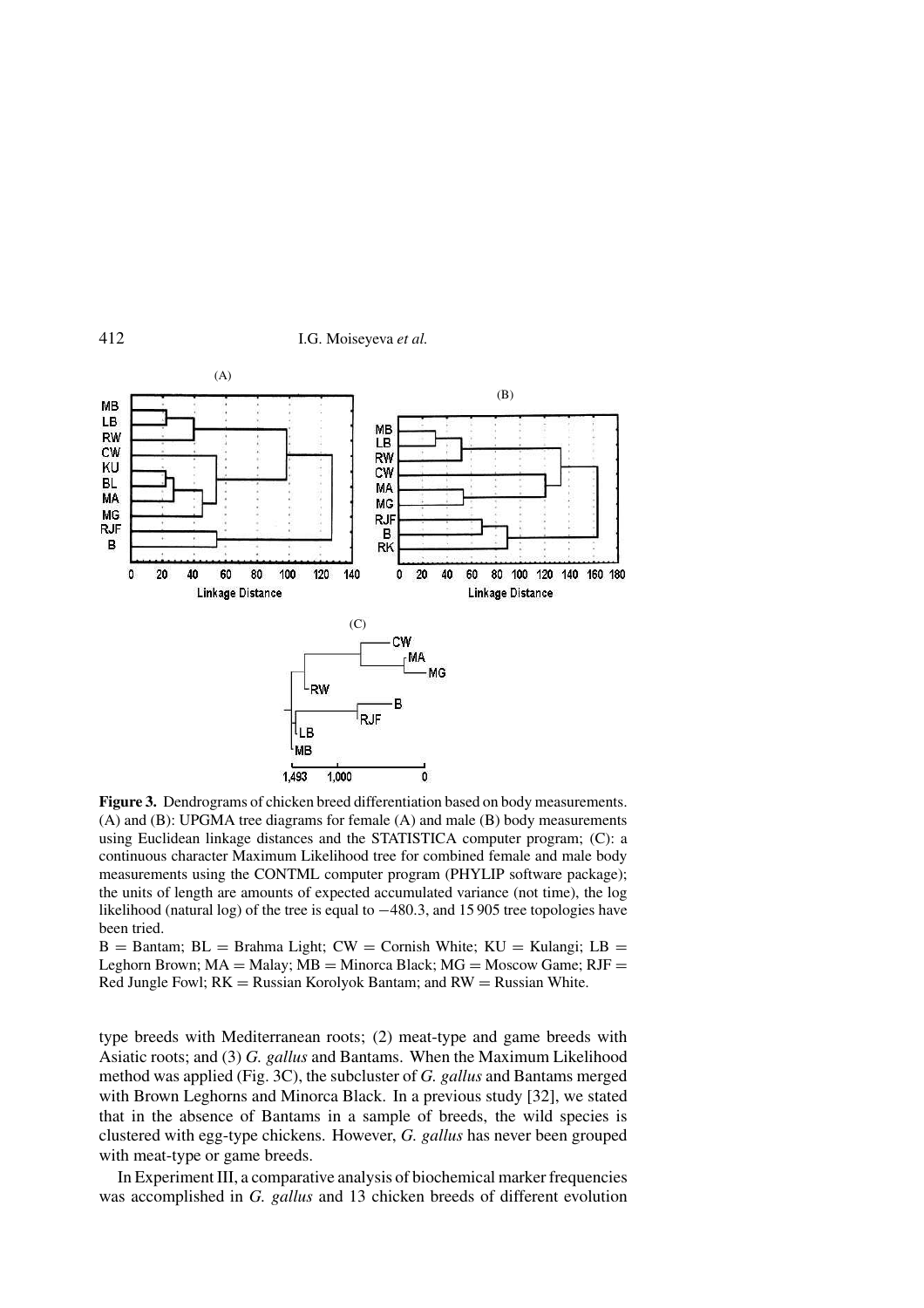

**Figure 4.** Dendrogram of genetic relationships among 14 chicken breeds based on allele frequencies in six egg white and blood protein loci (*OV*, *G3*, *G2*, *TF*, *ALB*, *ES1*). (A) an UPGMA tree using the Nei [38] standard genetic distance and the VOSTORG computer program (without a bootstrapping procedure); (B) an UPGMA tree using the Nei [39] unbiased genetic distance and bootstrapping procedure (1000 replications with resampled loci) in the NEIGHBOR computer program; (C) a Neighbor-Joining tree using the Nei [39] unbiased genetic distance and bootstrapping procedure (1000 replications with resampled loci) in the NEIGHBOR computer program; (B) and (C) are the consensus trees, the numbers at the nodes being the percentage bootstrap values from 1000 replications with resampled loci.

 $AND =$  Andalusian Blue;  $B =$  Bantam;  $BL =$  Brahma Light;  $C =$  Chabo;  $CC =$ Cochin;  $KU =$  Kulangi Red;  $LB =$  Leghorn Brown;  $LW =$  Leghorn White;  $MA =$ Malay Red;  $MB =$  Minorca Black;  $MG =$  Moscow Game;  $PRW =$  Plymouth Rock White;  $RJF = Red$  Jungle Fowl; and  $RW = Russian$  White.

lineages resulting from breed selection history. On a UPGMA dendrogram (Fig. 4A) constructed using Nei [38] standard genetic distance (without bootstrapping), three distinct clusters can be observed: (1) Cochin and Brahma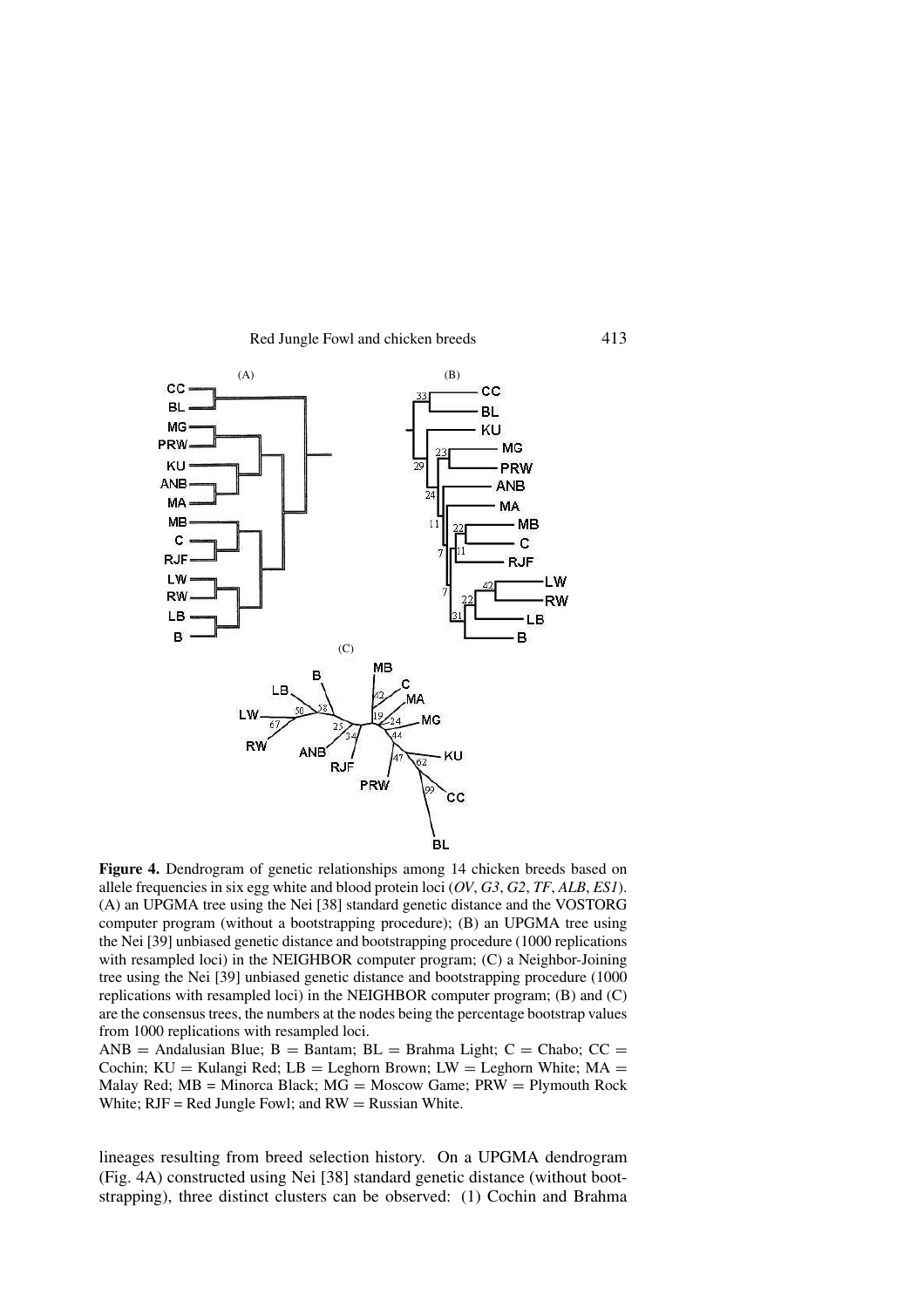Light; (2) Moscow Game, Plymouth Rock White, Kulangi, Malay and, as an exception, Andalusian Blue (of the egg type); and (3) *G. gallus*, egg-type breeds and Bantams. The third cluster was subdivided into two subclusters: (a) Minorca Black, Chabo and *G. gallus*; and (b) Leghorn Brown, Leghorn White, Russian White and Bantam.

A similar tree topology was obtained using the Nei [39] unbiased genetic distance, UPGMA and bootstrapping procedures (Fig. 4B), except the more exactly defined positions of a few breeds. Finally, in a Neighbor-Joining tree (Fig. 4C), all Asiatics were on the right side of the tree starting from the Malay and ending with the Brahma, and all Mediterranean-type breeds, Bantams and RJF were on the left side. Also, there was no mixing of Asiatics and Mediterranean-type breeds in this tree unlike the UPGMA trees. Noteworthy, the RJF was in a more independent position among Mediterranean-type breeds while in the UPGMA tree the RJF was in the subcluster with the Chabo and Minorca. Although the bootstrap support values were small, we can, nevertheless, rely upon the trees because the RJF entered the UPGMA cluster with all Bantams and Mediterranean-type breeds (except Andalusian Blue) or was again on the left side of the Neighbor-Joining tree along with all Mediterranean-type breeds and Bantams.

In our preliminary study [34], when comparing *G. gallus* only with two breed groups (egg-type and Asiatic meat-type/game breeds), the RJF was united with the first group, that is, with the egg-type breeds. If the breed set is different, the breed relationships could be different [35]. So, the set of compared breeds can largely affect the results of clustering.

The highest contribution to the distance matrix was established for the *G(3)* and *ES1* loci out of the six biochemical marker loci used. The egg-type breeds and *G. gallus* were characterized by a greater frequency of the alleles *G(3)\*A* and *ES1\*A*, and by a lower frequency of the *B* alleles of the same loci. In the breed group of Asiatic origin, there was a reverse variation of the allele frequencies [35].

The results of the serum esterase-1 activity evaluation in *G. gallus* and various chicken breed groups (Experiment IV) are presented in Table III. The egg-type breed group and *G. gallus* had lower esterase-1 activity values (0.75 and 0.82, respectively), while the Asiatic group of the meat-type and game breeds had significantly greater values (1.22 and 1.21, respectively) as compared to the egg-type group alone. The greatest esterase-1 activity was detected in the Bantam group  $(1.73)$ , which was significantly distinguished from the other groups. A tendency of similarity between *G. gallus* and the egg-type breeds (as compared with other breed groups) was quite obvious. Unfortunately, we were only able to survey ten RJF individuals, which increased the standard error value to a greater extent and resulted in an insignificant difference.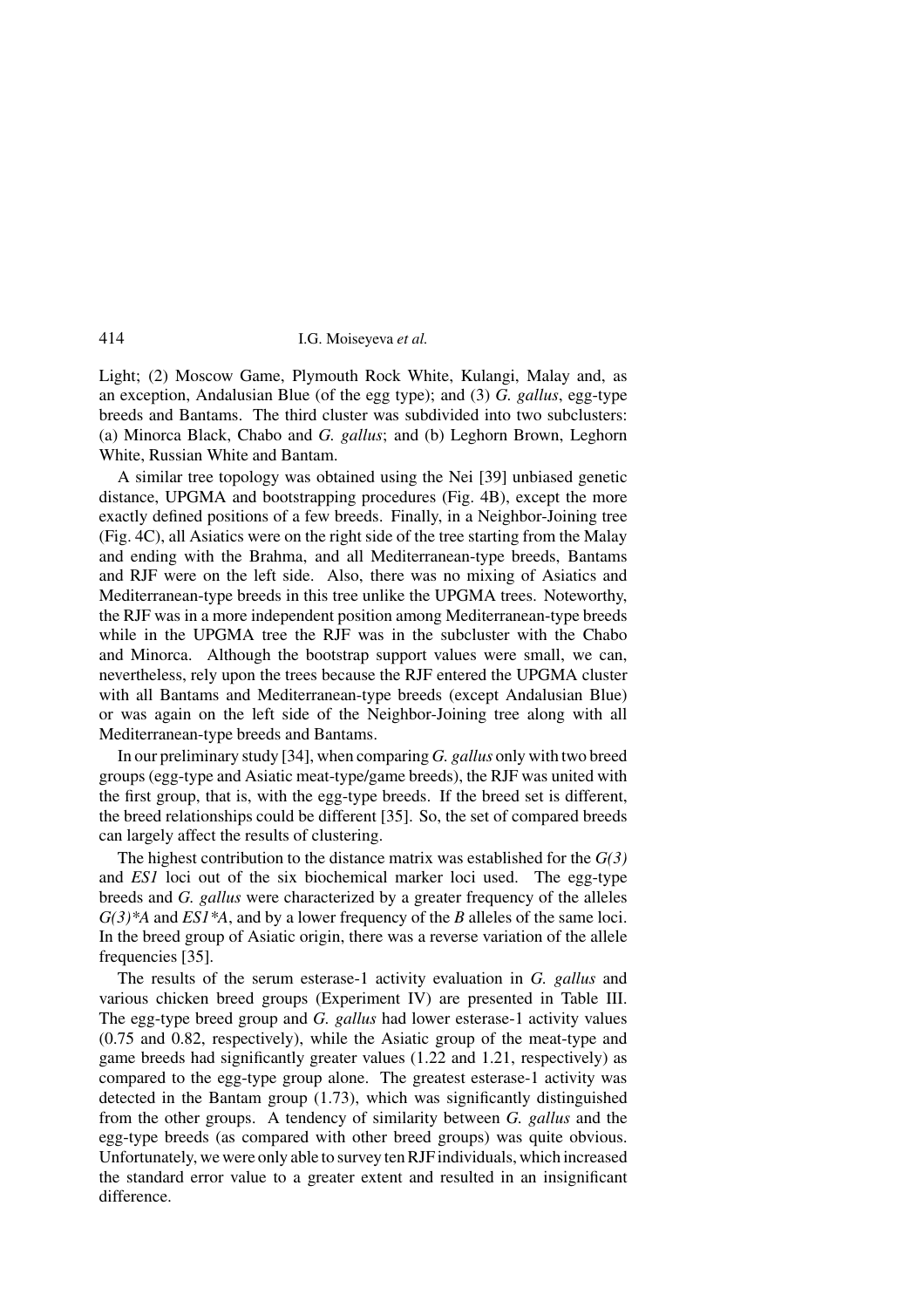| Population groups                                                                                                                                                                                                                                            |                         | No. of | $M \pm m$                      |
|--------------------------------------------------------------------------------------------------------------------------------------------------------------------------------------------------------------------------------------------------------------|-------------------------|--------|--------------------------------|
|                                                                                                                                                                                                                                                              | populations individuals |        |                                |
| 1. G. gallus                                                                                                                                                                                                                                                 |                         | 10     | $0.820 \pm 0.250^{a,b}$        |
| 2. Egg type of Mediterranean roots<br>(Andalusian Blue; California Grey; a hybrid<br>Moscow, Line $M5 \times$ Leghorn White;<br>Leghorn Brown; Leghorn White, Line B21<br>and a hybrid $C1 \times C2$ of Hisex White cross;<br>Minorca Black; Russian White) | 8                       | 585    | $0.750 \pm 0.025^{\text{a}}$   |
| 3. Meat type of Asiatic origin (Brahma)<br>Light, Cochin, Cornish White)                                                                                                                                                                                     | 3                       | 96     | $1.218 \pm 0.092^{\mathrm{b}}$ |
| 4. Game type of Asiatic origin (Kulangi)<br>Red, Malay Red, Moscow Game)                                                                                                                                                                                     | 3                       | 64     | $1.209 \pm 0.103^{\mathrm{b}}$ |
| 5. Bantam                                                                                                                                                                                                                                                    |                         | 19     | $1.730 \pm 0.212$ <sup>c</sup> |

**Table III.** Average activity of serum esterase-1 in different chicken population groups.

 $M =$  mean value;  $m =$  standard error. <sup>a–c</sup> Means within a column and variable with no common superscripts differ significantly (*P* < 0.05) based on the Student *t*-test.

#### **4. DISCUSSION**

The comparison of our own data and literature data concerning the analogous categories of traits in *G. gallus* and chickens was quite complicated since in the different studies there were different samples of breeds, different sets and numbers of biochemical markers, different statistical software programs, etc. Nevertheless, we will try to summarize the research results regarding the degree of similarity between either the domestic type and the wild ancestor, that is, the origin succession of domestic breed types in the historical course of domestication.

Judging from the available information on the similarity of *G. gallus* with domestics, we can single out the following general principles. In the aggregate of morphological and biochemical markers ([34,35,37]; the present study, Experiments Ia, Ib, III and IV), *G. gallus* united with the egg-type breeds of Mediterranean roots and Bantams but was closer to the former. As to the voice characteristics [9], body measurements ([36,47]; the present study, Experiment II), and some blood groups and other biochemical markers [43], the wild progenitor was closer to the Bantams than to the other breed groups.

A certain confirmation of our findings can be seen in another osteometrical investigation [47] that involved 80 individual measurements of the pelvic limb bones in *G. gallus* and 12 chicken breeds. The data were subjected to a principal component analysis. The breeds were divided into four groups according to the first principal component (size factor): (1) breeds of small size (RJF and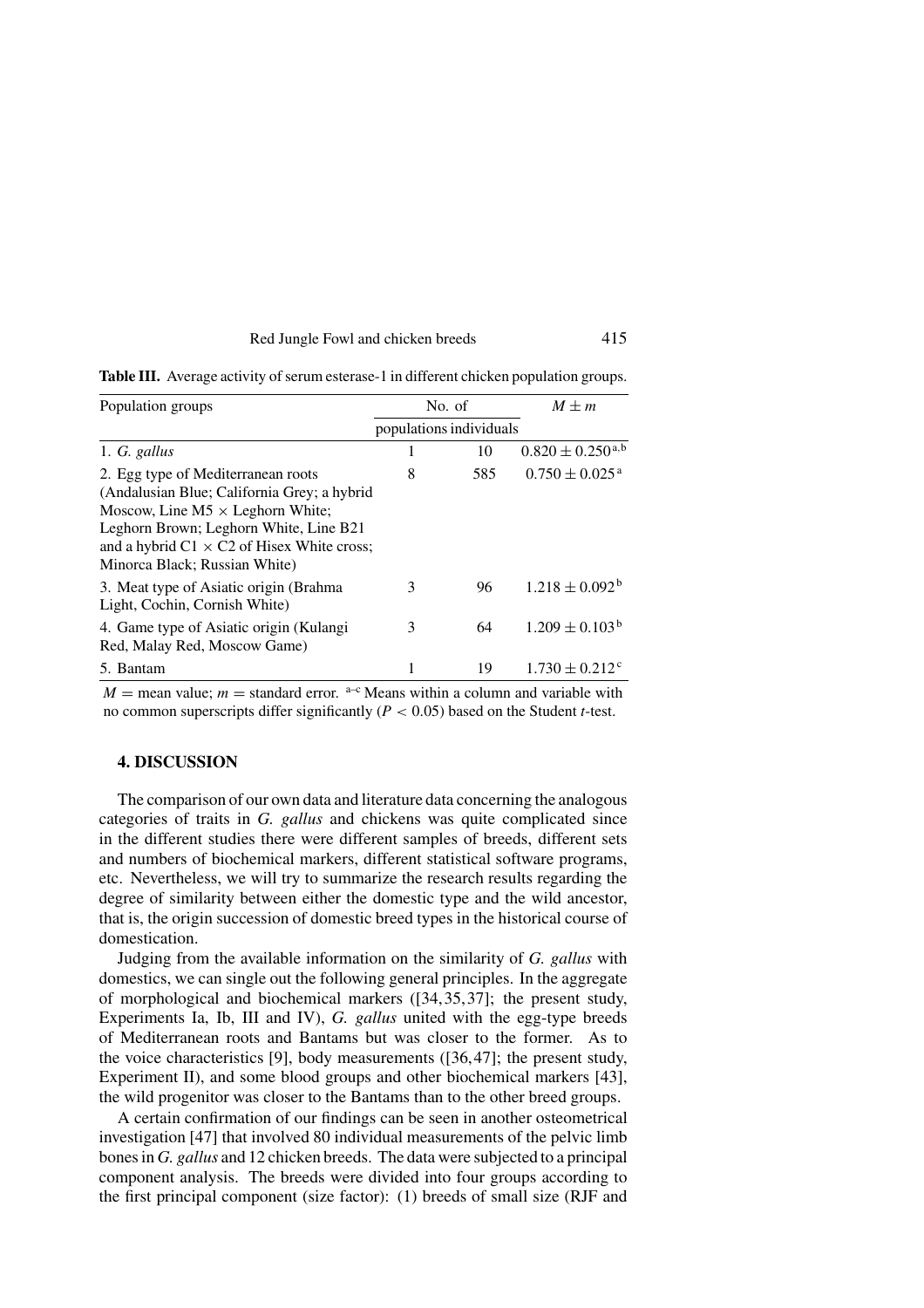Sebright Bantam); (2) breeds of intermediate/small size (White Leghorn S, Fayoumi, Brown Leghorn and Shokoku); (3) breeds of intermediate/large size (Nagoya Y, Australorp, Nagoya K, White Leghorn B, Tokarajidori and Taiwanjidori); and (4) breeds of large size (Rhode Island Red). The breeds were classified into three groups according to the second principal component (shape factor): (1) breeds of the slender type (RJF); (2) breeds of the intermediate type (Australorp, Sebright Bantam, Nagoya Y, Nagoya K, Taiwanjidori, Tokarajidori, White Leghorn S, Shokoku, White Leghorn B); and (3) breeds of the broad type (Brown Leghorn, Fayoumi, Rhode Island Red). The author concluded that on the basis of the principal components, the RJF were clearly distinguished from the domestic fowls by the pelvic limb bone size. However, we suggest that this conclusion is fair only with regards to the bone shape; when using the bone size, *G. gallus* was closer to the Sebright Bantam.

Comparative aspects of the biochemical polymorphism in *G. gallus* and chickens have been described in a number of publications. An extremely rare variant of ovoglobulin  $G(3)^*J$  was found in *G. gallus* and such breeds as Yokohama, Chabo, Formosan and Indian local breeds but not in others [4–6,8, 26]. On an electrophoregramme in the area between the transferrin and sampleloading region in the gel, there were two macroglobulin bands in *G. gallus* whereas the domestic chickens only had one [27]. A comparison of the allele frequencies in 16 blood protein loci of wild species of *G. gallus* of different geographic origins (Philippines, Thailand, and Indonesia) with those of the local Indonesian chickens has been reported [22,23]. On a dendrogram, all populations of *G. gallus* and chickens formed a common cluster, within which different geographic populations of *G. gallus* occupied different branches. The Indonesian *G. gallus* specimens were close to the local Indonesian chickens and the Thailand *G. gallus* group was the most distant from the other chicken populations. In another study [43], *G. gallus*, 15 Japanese breeds (including three Bantam breeds) and an Indonesian local strain were examined for four blood groups and seven biochemical loci; the RJF was clustered along with three Japanese Bantam breeds, the Satsuma-dori, Nagoya, and local Indonesian population.

Enough convincing evidence has also established a similarity for biochemical and molecular markers between indigenous chicken breeds and *G. gallus* populations inhabiting the same geographical region [22,23,58]. In other cases, especially with the usage of molecular markers [45,59,60], a clear and repeated picture has not yet been achieved.

Two publications quoted previously [1,2] deal with the relationship range between the RJF and domestic fowl on the basis of mtDNA polymorphism. The nucleotide sequence divergence revealed a closer relationship between the Thai RJF and the Indonesian indigenous domestic fowls than between the Thai RJF and the White Leghorns.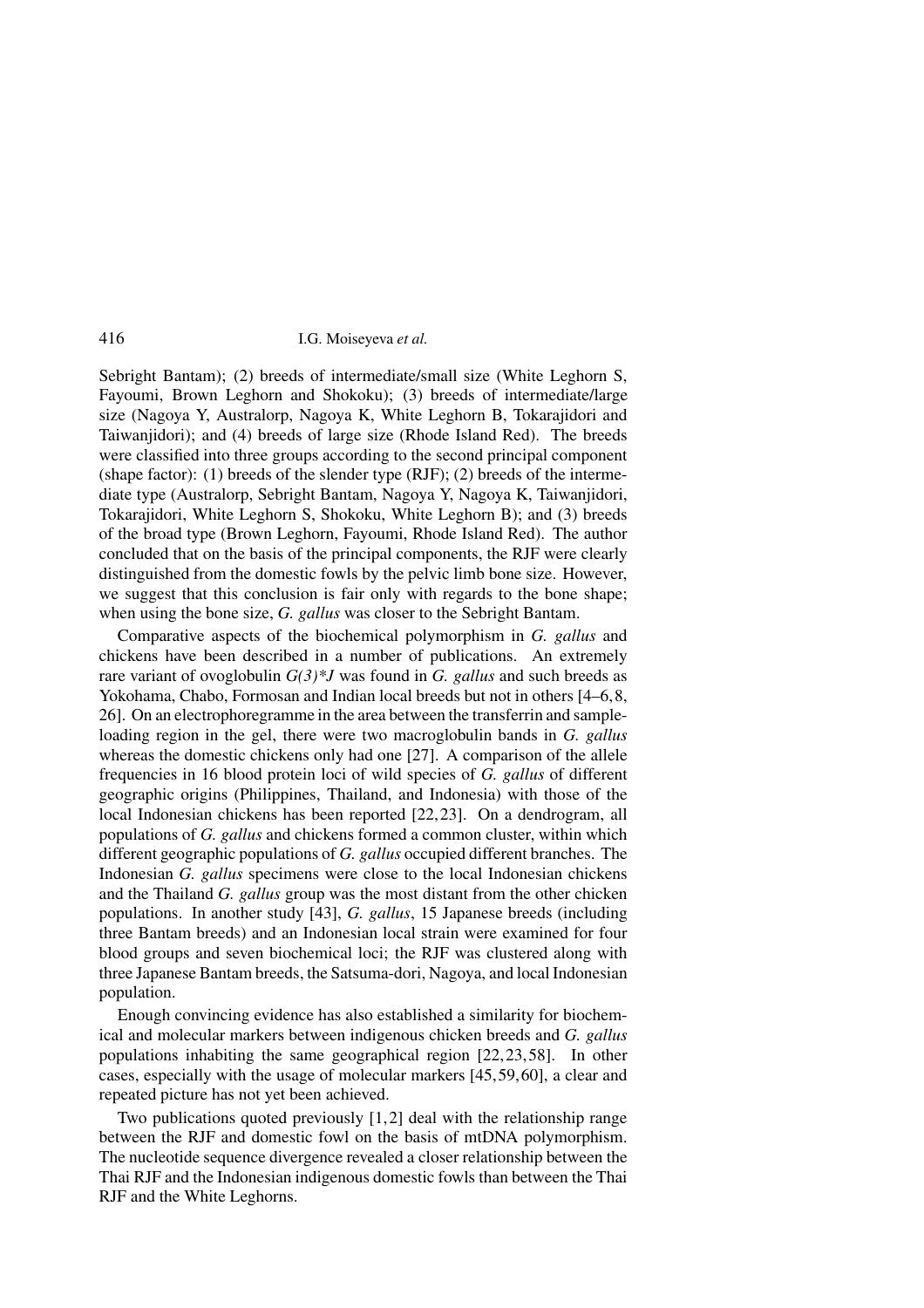The polymorphisms of minisatellites were studied in the eight fowl stocks: wild red jungle fowl (WJF), domestic jungle fowl (DJF), two commercial egg laying and two broiler stocks, and Athens-Canadian and Athens random-bred lines [49]. The level of WJF DNA fingerprint band sharing was low with all stocks except with DJF. Hereby, we again draw attention to the fact that the "domestic" *G. gallus* showed much more similarity with domestic chickens than the wild *G. gallus*, which does not seem to be an exclusive event.

The same markers were applied for the evaluation of the similarities of DNA polymorphism between breeds and the species of jungle fowls using the band sharing values. Genetic distances between the domestics of Japanese and Chinese origin and the jungle fowls were estimated as the mean number of nucleotide substitutions per nucleotide site [58]. The results indicate that the RJF is relatively close to the domestic fowl, but not to *G. varius*. The band sharing values between the domestic chickens, on the one hand, and the species *G. gallus*, *G. sonnerati*, *G. lafayettei*, and *G. varius*, on the other hand, were respectively 0.272, 0.221, 0.233 and 0.089. In a subsequent study using minisatellites, the same Japanese researchers [59] clearly demonstrated a substantial contribution of the geographical component to the similarity degree between *G. gallus*, local domestics and their hybrids bred in Fiji and Western Samoa. The specimens of an RJF population kept at the Kagoshima University were also used in the investigation. The populations of intra-island Fijian and Western Samoan fowls had greater band sharing values and lesser genetic distances, *i.e.* they were close to each other. In contrast, the inter-island band sharing values (Fiji *versus* the Western Samoa) were lower thus showing a considerable between island variation and leading to the formation of two clusters on a dendrogram. A group of the *G. gallus* individuals from the Kagoshima University was not clustered on the dendrogram with other fowl populations including the RJF from other geographical locations. This is more evidence that the genetic variation of "domestic" *G. gallus* is significantly different from that of native representatives of the species.

The polymorphism of 42 microsatellite loci was examined in 23 highly inbred fowl lines derived from the RJF, Leghorn, Fayoumi and Castellana Negra breeds [60]. Genetic distances based on the proportion of shared alleles between jungle fowls and other lines were larger (1.12–5.38) as compared with distances between the domestic fowl lines (0.66–1.13).

Three RJF populations were compared with 17 chicken populations of the Ukrainian, Russian, German and Australian origins by polymorphism of 14 microsatellite loci covering 11 linkage groups [44]. As a result, the RJF formed a separate branch on the genetic relationship tree.

It should be admitted that the system approach in planning the experiments allowed our data to be more consistent with historical information and biological sense, and to be more constant and less controversial when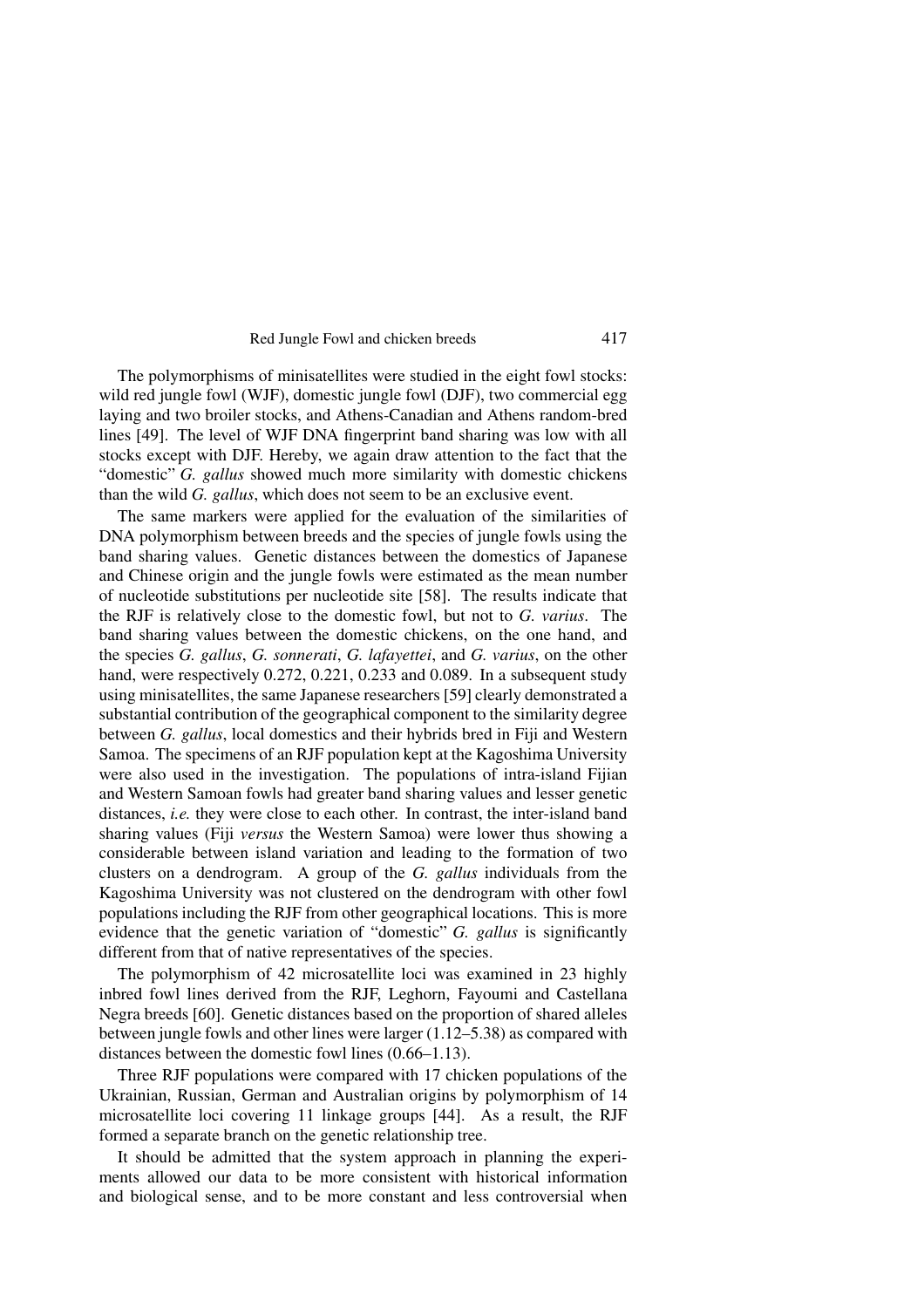using different traits than the results of other investigators. In the aggregate of three studied trait categories, *G. gallus* was closer to the Mediterranean breeds of the egg type and Bantams (depending on trait category and breed choice). The similarity between *G. gallus* (originally from Asia) and Mediterranean chickens can be explained by an assumption that the origin centers of all four evolutionary domestic types were in Asia including that of the egg type [37]. According to H.L. Schippers (Stichting De Hoenderhorst, Goldschmedingplantsoen 15, 1185 EM Amstelveen, The Netherlands; http://home.wanadoo.nl/gjosinga/raseng/indexe.htm), one of the Mediterranean breeds, the Leghorn, has an ancient origin and may have been existing for about 3000 years. Also, there is an obvious similarity of the plumage pattern in Light Brown Leghorns and RJF. Another interesting fact is that the meat-type and game breeds have been grouped together for certain traits. This could be explained by their close genetic kinship since meat-type chickens are known to have been the latest evolutionary lineage and are derived from game breeds.

One more important issue is to look into the causes of the obvious discrepancies between the observed and expected results in groupings of certain breeds obtained by using different traits. For example, in Experiment III the Andalusian Blue, a Mediterranean breed, was united with game and meattype breeds of Asiatic origin, and in Experiment IV the Bantams showed the highest esterase activity which we had not expected since for a number of traits Bantams often had some features in common with the ancestral form that had a lower enzyme activity. But, it was probably not worth expecting completely synonymous results in similar fields of biological research, since there are too many factors that influence the final results, and to take all of them into account seems to be impossible. As for our concrete cases, the numbers of the Andalusian Blue individuals examined were small  $(N = 4-21)$ , and Bantams were a mixture of varieties, their number being small as well  $(N = 19)$ . This result, however, needs to be confirmed by other studies, in particular, it would be worthwhile in future research to check if the fact of high esterase-1 activity shown on that Bantam group conforms to data from other Bantam-type breeds.

Our study on evaluating genetic affinity in various chicken populations and analyzing the appropriate literature data has shown that to get similar results that can be sufficiently well interpreted from the standpoints of known facts about chicken breed history, one depends on the system experiment planning [30,55, 56]. Important elements of the system approach are,in our case, the formulation of a clear research goal (*i.e.*, figuring out the phylogenetic relationship between ancestral form and chicken breeds), the set of the breeds according to the selected research goal (*i.e.*, the breed groups that represent the known evolutionary lineages), the choice of criteria to characterize the phylogenetic differences and the appreciation of all facts known to us, considering the subject. The system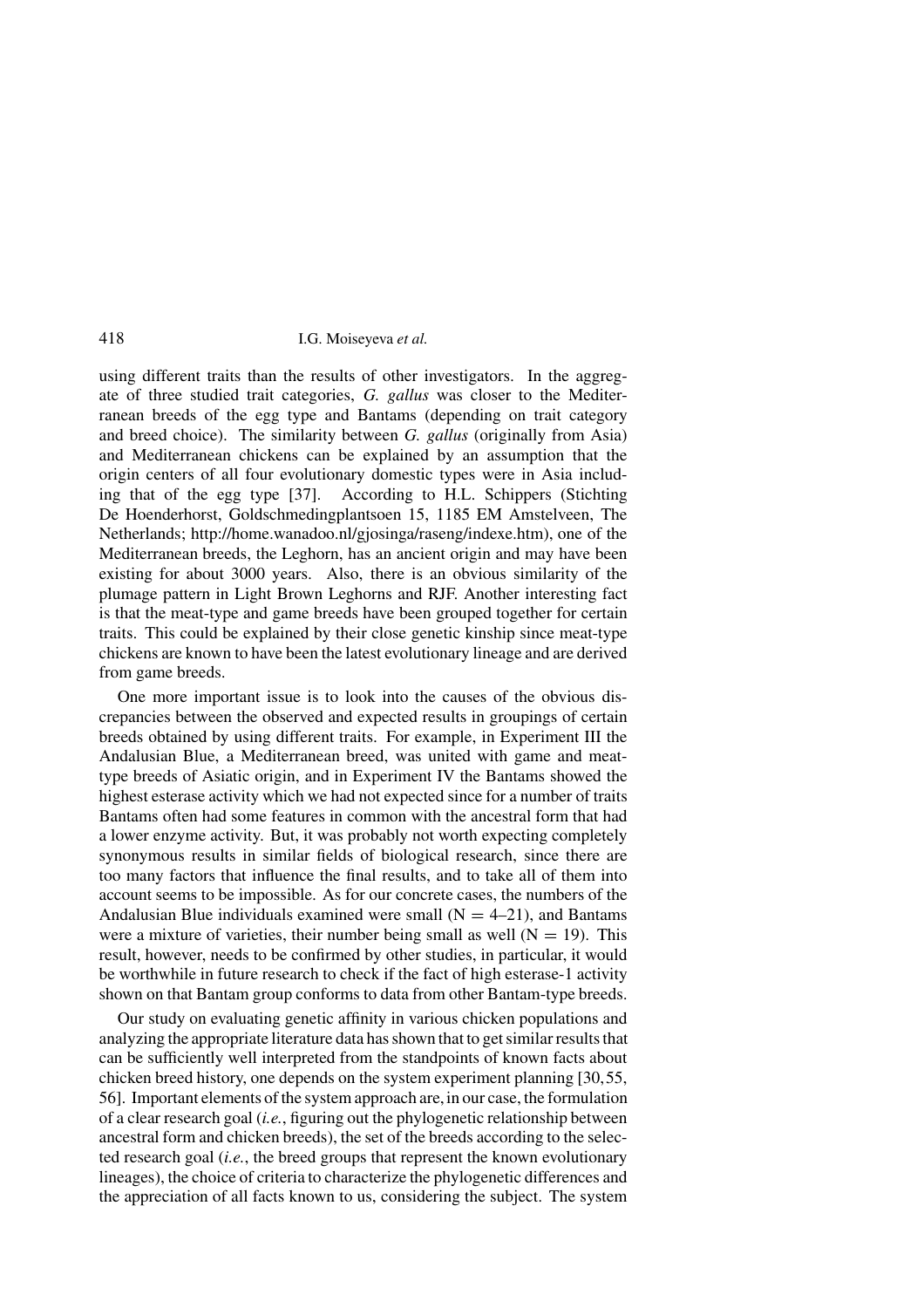approach in experiment planning allows with more economical time costs, to seek an optimal strategy of investigation.

The same reasoning is applicable to searching for criteria of similarity assessment. Discrete morphological traits and body measurements are characteristics of the bird's external appearance and size that undoubtedly correlate with breed genetic structure developed throughout the evolutionary process. Biochemical markers were randomly chosen in our previous studies, although we did subsequently make sure that at least two  $(G(3))$  and *ES1*) out of the six loci examined differentiated the breeds with Mediterranean and Asiatic roots sufficiently well. Esterase-1 activity is known to take part in lipid metabolism; therefore, light egg-type breeds as well as *G. gallus* have, as a rule, a lower level of activity than heavy meat-type and game breeds; so this character turned out to be an additional marker in discriminating between the above population groups.

Based on our findings, we can postulate with a sufficient likelihood that the first domesticated forms of the chicken resembled small poultry that more often had morphological types of contemporary egg-type fowl with Mediterranean roots and/or true Bantams. This hypothesis is in agreement with ancient depictions of domestic chickens, which had the egg-layer morphological type [12].

In conclusion, we propose for discussion a concept of chicken breed evolution and succession of breed origins over time. Up to date, in our opinion, all variable chicken breeds represent four evolutionary lineages: (1) egg type, or Mediterranean; (2) game; (3) meat type; and (4) Bantam. They did not arise simultaneously. Probably, the first forms were of the Mediterranean egg-layer and/or Bantam types. The game type of chicken breeds might also derive directly from the wild progenitor or, rather, from the egg-type birds. The latest evolutionary lineage was the meat type that is suggested to have descended from game breeds. If we take these circumstances into account (*i.e.*, four major chicken breed forms and their origin succession over time), we believe that the results of the genetic studies done by different researchers would be comparable and consistent. The evolution of chicken breeds as well as those of other domestic animals is far from being completed. Probably, new breed forms will be discovered and entirely new types will be developed. This will happen inevitably in the course of incessant creative (and destructive) human activities with respect to those species we have tamed.

#### **ACKNOWLEDGEMENTS**

The work was supported by the Fundamental Research Program of the Russian Academy of Sciences Presidium "Developing the Genetic Foundation of the Biodiversity Conservation". We are grateful to Elio Corti and two anonymous reviewers for valuable suggestions.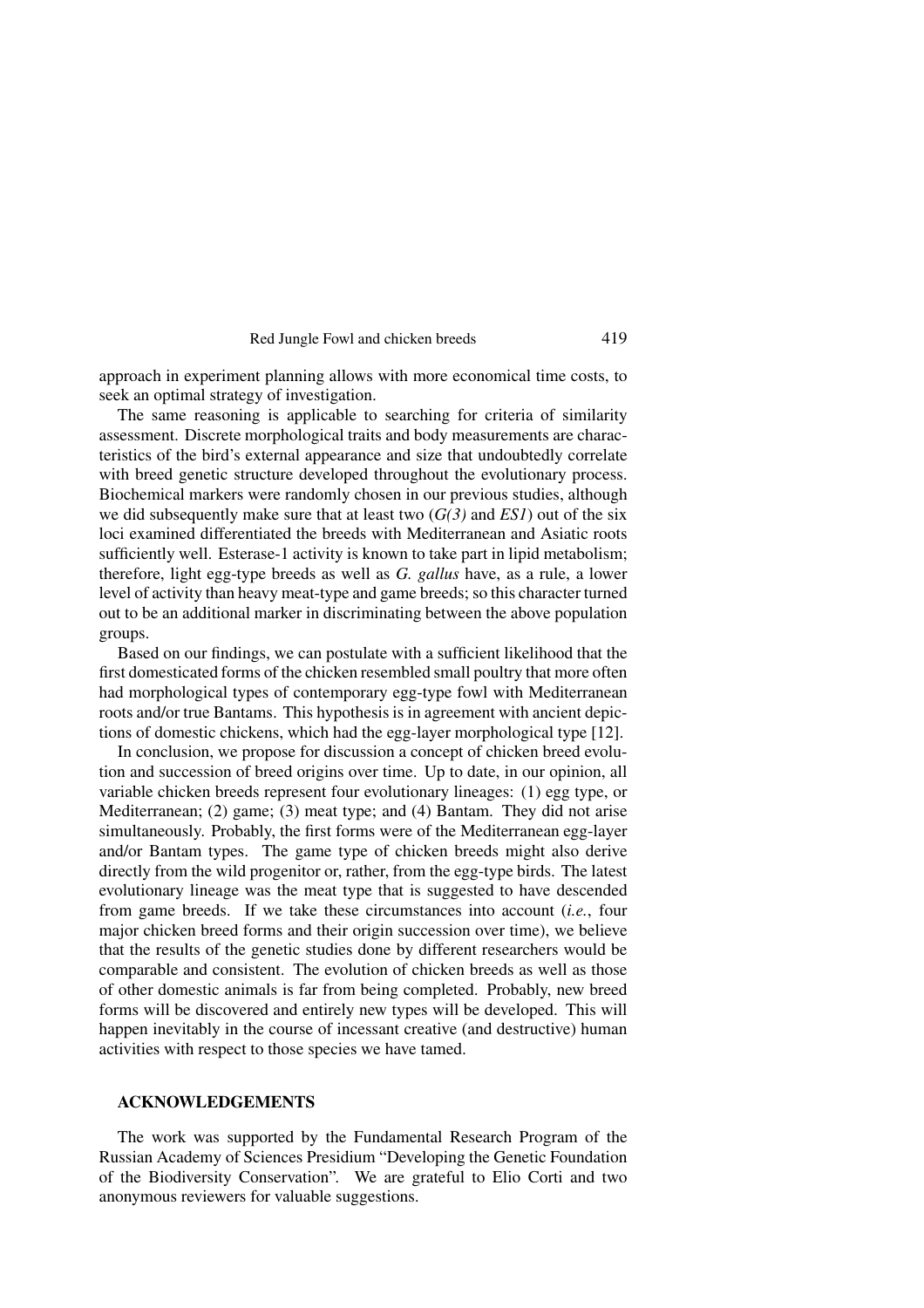#### **REFERENCES**

- [1] Akishinonomiya F., Miyake T., Sumi S., Takada M., Ohno S., Kondo N., One subspecies of the Red Jungle Fowl (*Gallus gallus gallus*) suffices as the matriarchic ancestor of all domestic breeds, Proc. Natl. Acad. Sci. USA 91 (1994) 12505–12509.
- [2] Akishinonomiya F., Miyake T., Takada M., Shingu R., Endo T., Gojobori T., Kondo N., Ohno S., Monophyletic origin and unique dispersal patterns of domestic fowls, Proc. Natl. Acad. Sci. USA 93 (1996) 6792–6795.
- [3] Anonymous, Poultry breeds in China, Shanghai Scientific & Technical Publishers, Shanghai, 1989.
- [4] Baker C.M.A., Molecular genetics of avian proteins. III. The egg proteins of an isolated population of Jungle Fowl, *Gallus gallus L.*, Comp. Biochem. Physiol. 12 (1964) 389–403.
- [5] Baker C.M.A., Molecular genetics of avian proteins. IX. Interspecific and intraspecific variation of egg white proteins of genus *Gallus*, Genetics 58 (1968) 211–226.
- [6] Baker C.M.A., Manwell C., Molecular genetics of avian proteins. I. The eggwhite proteins of the domestic fowl, Br. Poult. Sci. 3 (1962) 161–174.
- [7] Baker C.M.A., Manwell C., Molecular genetics of avian proteins. XI. Egg proteins of *Gallus gallus*, *G. sonnerati* and hybrids, Anim. Blood Groups Biochem. Genet. 3 (1972) 101–107.
- [8] Baker C.M.A., Manwell C., Jayaprakash N., Francis N., Molecular genetics of avian proteins. X. Egg white protein polymorphism of indigenous Indian chickens, Comp. Biochem. Physiol., B. Comp. Biochem. 40 (1971) 147–153.
- [9] Beebe W., A monograph of pheasants, Vols. I–IV, H.F. and G. Witherby, London, 1918–1922.
- [10] Brisbin I.L., Concerns for the genetic integrity and conservation status of the Red Jungle Fowl, Tragopan 4 (1996) 11–12.
- [11] Brown E., Poultry breeding and production, Vols. I & II, Ernst Benn Ltd., London, 1929.
- [12] Carter H., Mace A.C., The tomb of Tut-ankh-amen, Vols. I–III, Cassell, London, 1923.
- [13] Crawford R.D., Origin and history of poultry species. Poultry genetic resources: evolution, diversity, and conservation, in: Crawford R.D. (Ed.), Poultry Breeding and Genetics, Elsevier, Amsterdam, 1990, pp. 1–59.
- [14] Crawfurd J., A descriptive dictionary of the Indian islands and adjacent countries, Oxford University Press, Kuala Lumpur, New York, 1971.
- [15] Darwin C., The variation of animals and plants under domestication, John Murray, London, 1868, pp. 273–335.
- [16] Delacour J., The pheasants of the world, 2nd edn., Spur Publications, Hindhead, Surrey, 1977, pp. 119–136.
- [17] Duran B.S., Odell P.L., Cluster analysis, Springer-Verlag, New York, 1974.
- [18] Farris J.S., Outgroup and parsimony, Syst. Zool. 31 (1982) 328–334.
- [19] Felsenstein J., Evolutionary trees from gene frequencies and quantitative characters: finding maximum likelihood estimates, Evolution 35 (1981) 1229–1242.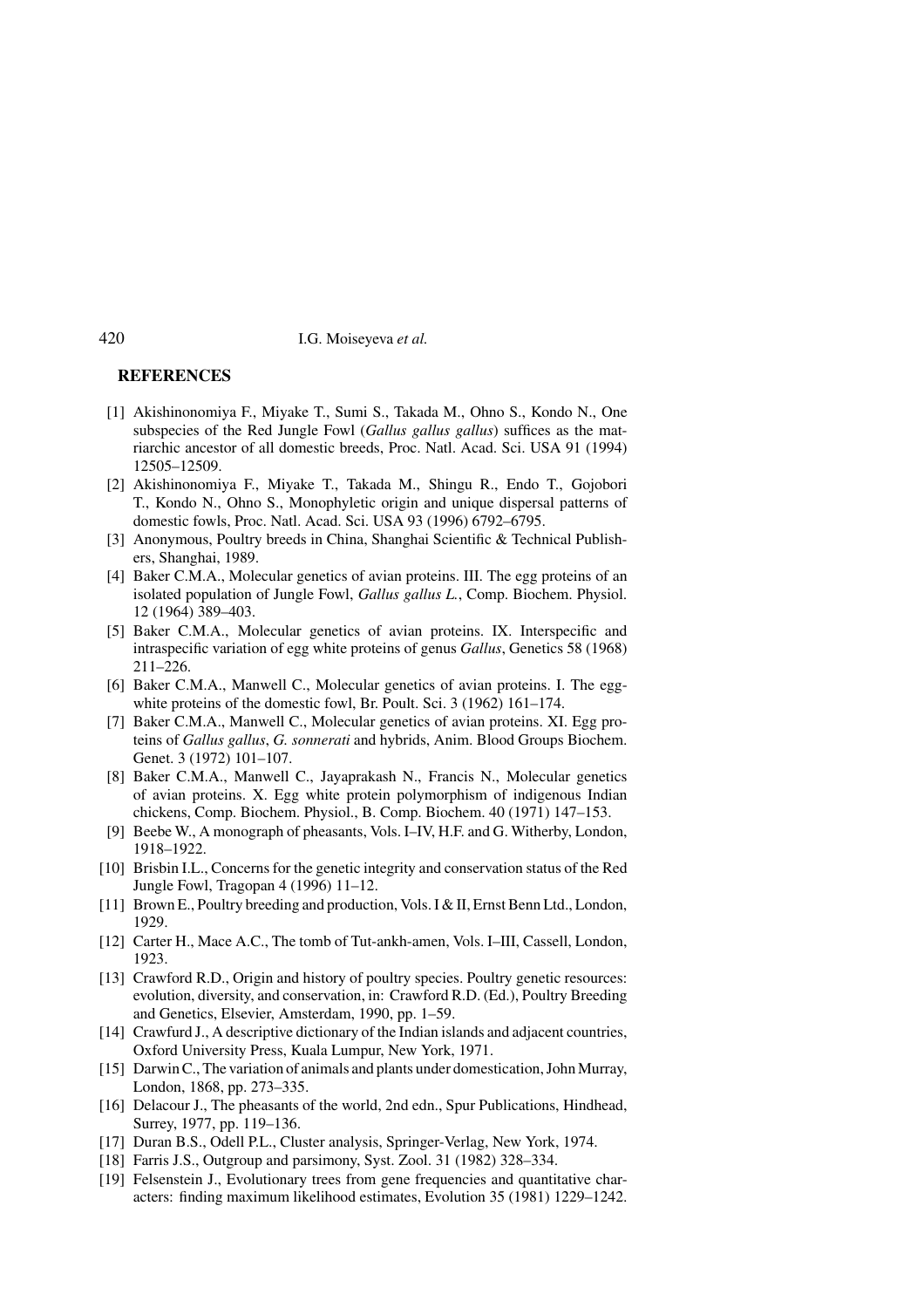- [20] Felsenstein J., Parsimony in systematics: biological and statistical issues, Ann. Rev. Ecolog. Syst. 14 (1983) 313–333.
- [21] Felsenstein J., PHYLIP: phylogenetic inference package, executables for 386 PCDOS, version 3.5c, University of Washington, Seattle, 1994.
- [22] Hashiguchi T., Nishida T., Hayashi Y., Mansjoer S.S., Blood protein variations of the native and the jungle fowls in Indonesia, in: The Origin and Phylogeny of Indonesian Native Livestock, Report by Grant-in-Aid for Overseas Scientific Survey, No. 57043041, 1982, Research Group of Overseas Scientific Survey, Japan, pp. 97–109.
- [23] Hashiguchi T., Nishida T., Hayashi Y., Maeda Y., Mansjoer S.S., Blood protein polymorphisms of native and jungle fowls in Indonesia, Asian-Australas J. Anim. Sci. 6 (1993) 27–35.
- [24] Hillel J., Korol A., Kirzner V., Freidlin P., Weigend S., Barre-Dirie A., Groenen M.A.M., Crooijmans R.P.M.A., Tixier-Boichard M., Vignal A., Wimmers K., Burke T., Thomson P.A., Mäki-Tanila A., Elo K., Zhivotovsky L.A., Feldman M.W., Biodiversity of chickens based on DNA pools: first results of the EC funded project AVIANDIV, in: Preisinger R. (Ed.), Proceedings of the Poultry Genetics Symposium, 6–8 October 1999, Mariensee, Lohmann Tierzucht GmbH, Cuxhaven, pp. 22–29.
- [25] Ivanov M.F., Poultry breeds, Ekonomicheskaya zhizn', Moscow, 1924.
- [26] Kimura M., Electrophoresis of egg white proteins of the Japanese and the Formosan native fowls, Jap. Poultry Sci. 9 (1972) 237–238.
- [27] Kimura M., Electrophoretic patterns of ovomacroglobulins of egg white from Red Jungle Fowl and the domestic fowl, Jap. Poultry Sci. 9 (1972) 185–186.
- [28] Kutnyuk P.I., Volokhovich V.A., Moiseyeva I.G., Electrophoretic analysis of poultry proteins: technical recommendations, Kharkiv, 1986.
- [29] Moiseyeva I.G., Ancient evidence for the origin and distribution of domestic fowl, in: Proceedings of the 10th European Conference "The Poultry Industry Towards the 21st Century", 21–28 June 1998, Jerusalem, Vol. I, pp. 244–245.
- [30] Moiseyeva I.G., Principles of chicken breed classification, Sel'skokhozyaystvennaya biologiya 6 (1999) 23–32.
- [31] Moiseyeva I.G., New approach to the construction of chicken breed classifications, Ptakhivnytstvo 51 (2001) 101–109.
- [32] Moiseyeva I.G., Volokhovich V.A., Variation of qualitative traits of chicken exterior, in: Selection and Technological Processes in Poultry Industry, Stiintsa, Chisinau, 1987, pp. 70–74.
- [33] Moiseyeva I.G., Semyenova S.K., Gorbachyova N.S., Volokhovich V.A., Semyenov B.A., Karimov K.K., The serum esterase-1 activity in domestic fowl of different practical use, Uspekhi sovremennoy genetiki 16 (1989) 189–206.
- [34] Moiseyeva I.G., Bannikova L.V., Altukhov Yu.P., State of poultry breeding in Russia: genetic monitoring, Mezhdunarodnyi sel'skokhozyaystvennyi zhurnal 5–6 (1993) 66–69.
- [35] Moiseyeva I.G., Semyenova S.K., Bannikova L.V., Filippova N.D., Genetic structure and origin of an old Russian Orloff chicken breed, Genetika 30 (1994) 681–694.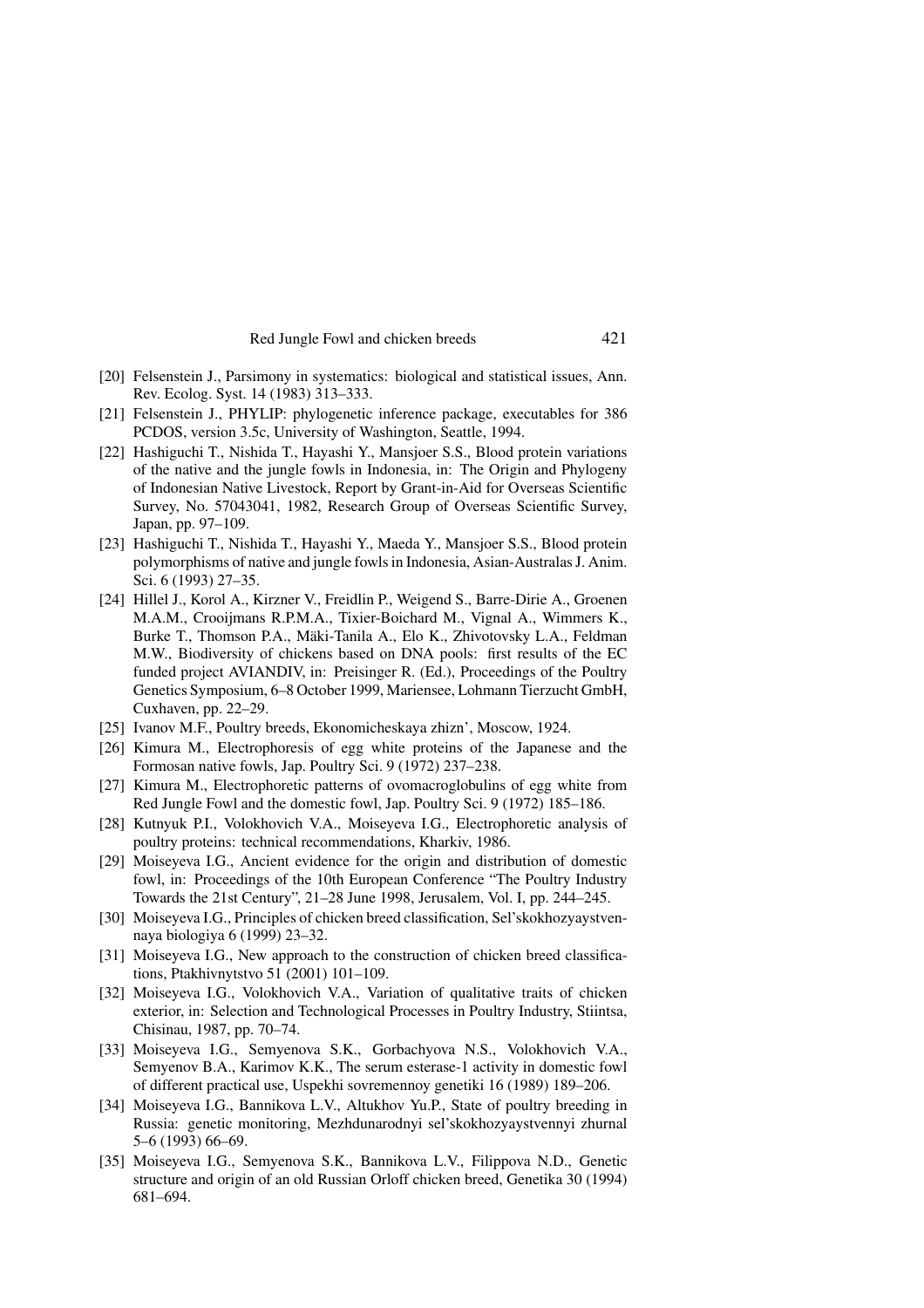- [36] Moiseyeva I.G., Semyenova S.K., Gorbachyova N.S., Chicken breed differentiation estimated by body measurements, in: Pigarev N. (Ed.), Papers Presented at the Scientific Poultry Conference, Sergiev Posad, 1995, pp. 45–46.
- [37] Moiseyeva I.G., Yuguo Z., Nikiforov A.A., Zakharov I.A., Comparative analysis of morphological traits in Mediterranean and Chinese breeds: the problem of the origin of the domestic chicken, Genetika 32 (1996) 1553–1561.
- [38] Nei M., Genetic distances between populations, Am. Nat. 106 (1972) 283–292.
- [39] Nei M., Estimation of average heterozygosity and genetic distance from a small number of individuals, Genetics 89 (1978) 583–590.
- [40] Nishida T., Hayashi Y., Hashiguchi T., Mansjoer S.S., Ecological and morphological studies on the jungle fowl in Indonesia, Rep. Soc. Res. Native Livestock 10 (1983) 155–170.
- [41] Nishida T., Hayashi Y., Fujioka T., Tsugiyama I., Mochizuki K., Osteometrical studies on the phylogenetic-relationships of Japanese native fowls, Jap. J. Vet. Sci. 47 (1985) 25–37.
- [42] Nishida T., Hayashi Y., Hashiguchi T., Somatometrical studies on the morphological relationships of Japanese native fowls, Jap. J. Zootech. Sci. 56 (1985) 645–657.
- [43] Okada I., Yamamoto Y., Hashiguchi T., Ito S., Phylogenetic studies on the Japanese native breeds of chickens, Jap. Poultry Sci. 21 (1984) 318–329.
- [44] Romanov M.N., Weigend S., Analysis of genetic relationships between various populations of domestic and jungle fowl using microsatellite markers, Poultry Sci. 80 (2001) 1057–1063.
- [45] Rosenberg N.A., Burke T., Elo K., Feldman M.W., Freidlin P.J., Groenen M.A.M., Hillel J., Mäki-Tanila A., Tixier-Boichard M., Vignal A., Wimmers K., Weigend S., Empirical evaluation of genetic clustering methods using multilocus genotypes from 20 chicken breeds, Genetics 159 (2001) 699–713.
- [46] Saitou N., Nei M., The neighbor-joining method: a new method for reconstructing phylogenetic trees, Mol. Biol. Evol. 4 (1987) 406–425.
- [47] Samejima M., Principal component analysis of measurements on the skeleton of Red Jungle Fowls and 12 breeds of domestic fowls. III. Ossa membri pelvini, Jap. Poultry Sci. 27 (1990) 141–161.
- [48] Schmid M., Nanda I., Guttenbach M., Steinlein C., Hoehn M., Schartl M., Haaf T., Weigend S., Fries R., Buerstedde J.M., Wimmers K., Burt D.W., Smith J., A'Hara S., Law A., Griffin D.K., Bumstead N., Kaufman J., Thomson P.A., Burke T., Groenen M.A.M., Crooijmans R.P.M.A., Vignal A., Fillon V., Morisson M., Pitel F., Tixier-Boichard M., Ladjali-Mohammedi K., Hillel J., Mäki-Tanila A., Cheng H.H., Delany M.E., Burnside J., Mizuno S., First report on chicken genes and chromosomes 2000, Cytogenet. Cell Genet. 90 (2000) 169–218.
- [49] Siegel P.B., Haberfeld A., Mukherjee T.K., Stallard L.C., Marks H.L., Anthony N.B., Dunnington E.A., Jungle fowl-domestic fowl relationships: a use of DNA fingerprinting, World's Poultry Sci. J. 48 (1992) 147–155.
- [50] Smetnev S.I., Poultry breeding, Kolos, Moscow, 1978.
- [51] Smith P., Daniel C., The chicken book, Little, Brown and Co., Toronto, 1975.
- [52] Sneath P.H.A., Sokal R.R., Numerical taxonomy, Freeman, San Francisco, 1973.
- [53] Swofford D.L., PAUP<sup>\*</sup>: phylogenetic analysis using parsimony (\* and other methods), 4.0 edn., Sinauer, Sunderland, 1999.